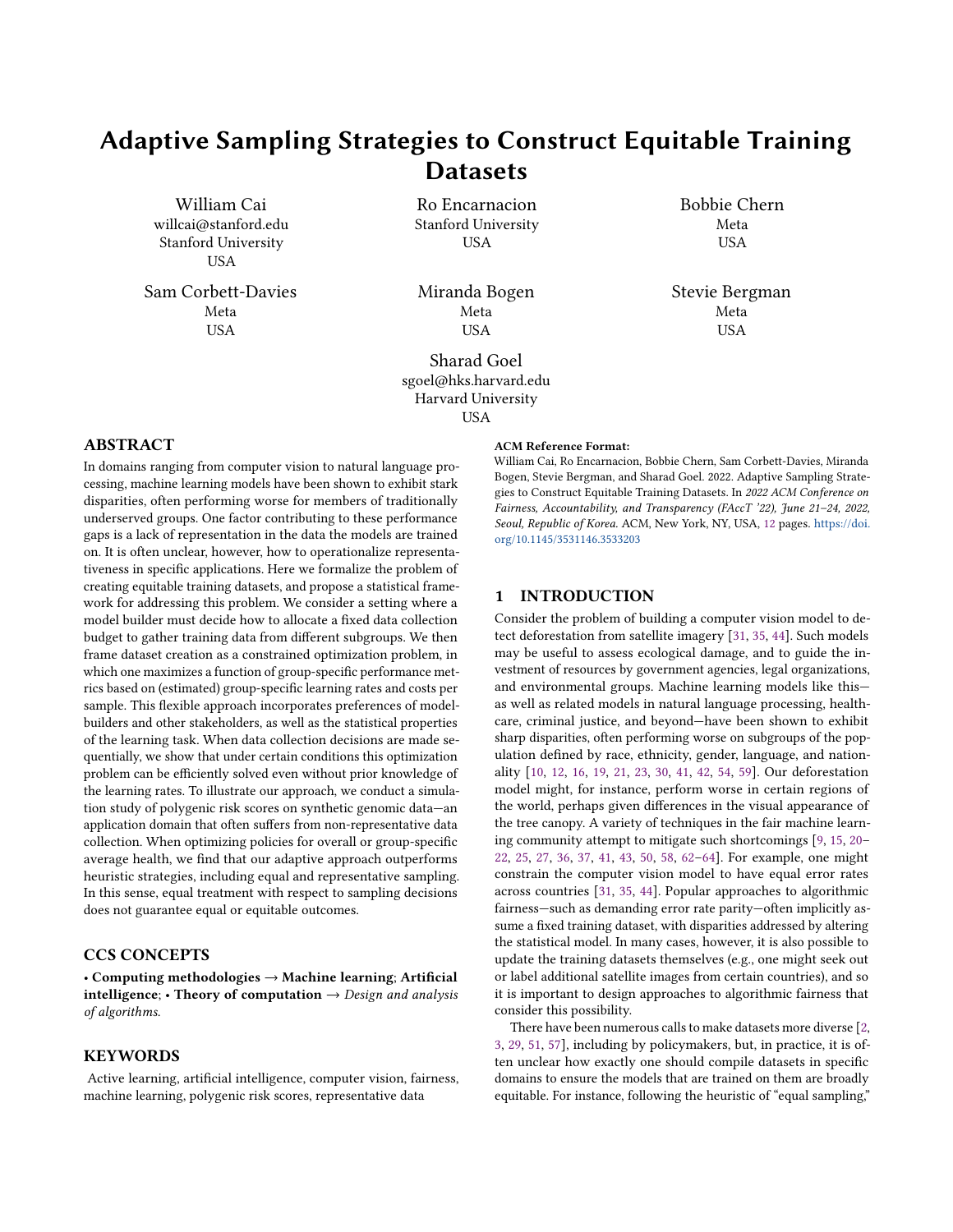one might label an equal number of images per country; alternatively, following the heuristic of "representative sampling," one might label images in proportion to the geographic area of each country. While both strategies aim for diversity in the dataset, they can lead to quite different outcomes and downstream models. Furthermore, neither of these sampling strategies directly considers either the costs of data collection or the impact of datapoints on model performance. For example, if the costs of data collection vary across countries, then, given a fixed budget, different sampling strategies can lead to different total dataset sizes, impacting overall model performance. There may similarly be variance in how much datapoints from one country impact model performance in other regions (e.g., due to similarity in vegetation). Relatedly, it may be important to prioritize performance in certain regions (e.g., to maximize impact given local intended uses and expected impacts of the model, regulatory constraints, or because those areas have been historically neglected), creating additional considerations for dataset construction.

Here we develop a framework for constructing broadly equitable datasets and for evaluating the equity of existing datasets. We start, in Section [3,](#page-2-0) by formalizing the dataset construction problem in a way that accounts for both the costs and consequences of data collection strategies. Our approach separates the task into two key components. First, we introduce the notion of group-specific "learning curves" that describe how the allocation of training data affects the resulting group-level model performance. For instance, in our computer vision application, the model performance might be high in one country even with relatively small amounts of labeled data in that country, whereas in another country more samples from that country might be required to achieve a comparably high model performance. Second, we incorporate the model-builder's preferences over the resulting group-level model performances into a utility function. For example, a model-builder might specify how to prioritize performance across regions. Given these two ingredients, dataset construction can then be framed as maximizing utility subject to the budgetary constraints.

When the learning curves are fully known and concave, and the utility is linear, this formalization results in a convex optimization problem which can be efficiently solved via standard approaches. But in most cases, the model-builder does not have a priori knowledge of the learning curves, creating additional challenges for efficiently constructing datasets that are appropriate to the task. In Section [4,](#page-4-0) we consider a setting in which datasets are constructed sequentially—a setting that is common when datapoints are labeled online, with a remote workforce. In this case, we present an adaptive sampling algorithm that can, under certain conditions, efficiently find a utility-maximizing allocation even in the absence of knowledge of the learning curves. Both analytically and empirically, we show that our adaptive algorithm gives near-optimal performance in a variety of scenarios, outperforming common alternatives.

Finally, in Section [5](#page-5-0) we evaluate our approach using a popular dataset simulator used to train polygenic risk score (PRS) models, which seek to identify high-risk individuals for targeted health interventions via genomic data. We construct a hypothetical disease and health intervention, and evaluate how changing the allocation of training data between more or fewer people of European and

African descent affects the quality of risk stratification for the intervention in both populations. We find that our adaptive approach to sampling allows for model-builders to construct models which maximize the total impact of the recommended health intervention while allowing them the flexibility to efficiently increase impact in groups traditionally excluded by PRSs.

# 2 RELATED WORK

Given a fixed dataset, the problem of training fair models has received considerable attention from the machine learning community [\[9,](#page-9-11) [15,](#page-9-12) [20–](#page-9-13)[22,](#page-9-14) [25,](#page-9-15) [27,](#page-9-16) [36,](#page-9-17) [37,](#page-9-18) [41,](#page-9-9) [43,](#page-10-3) [50,](#page-10-4) [58,](#page-10-5) [62–](#page-10-6)[64\]](#page-10-7), where many of the popular approaches fall into one of two broad categories: equalizing error rates between groups or minimizing the impact of sensitive attributes on downstream predictions. There is a substantially smaller literature on the equitable construction of datasets, in which a model-builder can choose how to allocate a fixed budget to acquire training samples from different groups to mitigate inequities. Below we briefly describe some of the most related research in this line of work.

Branchaud-Charron et al. [\[11\]](#page-9-22) consider how BALD—a heuristic algorithm for active learning which searches for the most informative datapoint overall to sample next without knowledge of group membership—improved accuracy of minority group model performance and predictive parity compared to uniform sampling. However, this heuristic does not take into account tradeoffs in group-level model performances when sampling, so it is ill-suited to solve our allocation problem; we note, though, that adding an active learning subroutine to our sampling approach could be a promising direction for future work.

Anahideh et al. [\[4\]](#page-9-23) and Sharaf and Daumé III [\[60\]](#page-10-10) both propose group-aware active learning techniques to the problem of allocating a fixed budget to sample a dataset from different groups. In both methodologies, the model-builder identifies a fairness metric and uses an active learning framework to select samples which both improve the overall model performance along with the fairness metric. Our approach differs from these fundamentally in that we specify the model-builder's utility directly in terms of group-level model performances, centering the consequences of performance disparities [\[18,](#page-9-24) [52\]](#page-10-11). We show that our specification has numerous upsides, making it straightforward to: (1) implement interventions to make models more inclusive to traditionally underserved groups, beyond satisfying a fairness metric; (2) adaptively sample under a wider range of learning curves; and (3) audit a dataset for inclusivity.

Abernethy et al. [\[1\]](#page-9-25) propose a max-min fairness theory for active sampling by sampling from the group that currently has the worst model performance at each step. We evaluate this strategy in our work and characterize how it compares to other strategies for constructing equitable datasets; in particular, we show that it can lead to sub-optimal results, as it does not consider the rate at which datapoints improve performance. Finally, Bechavod et al. [\[7\]](#page-9-26) and Kilbertus et al. [\[40\]](#page-9-27) consider the question of making predictions under partial and historically biased feedback.

In addition to the algorithmic approaches described above, there have been many real-world efforts to compile more inclusive datasets in several different domains [\[28,](#page-9-28) [32,](#page-9-29) [46,](#page-10-12) [55\]](#page-10-13). These efforts often employ a variety of natural heuristics—for example, ensuring a minimum level of representation across groups. Such heuristics are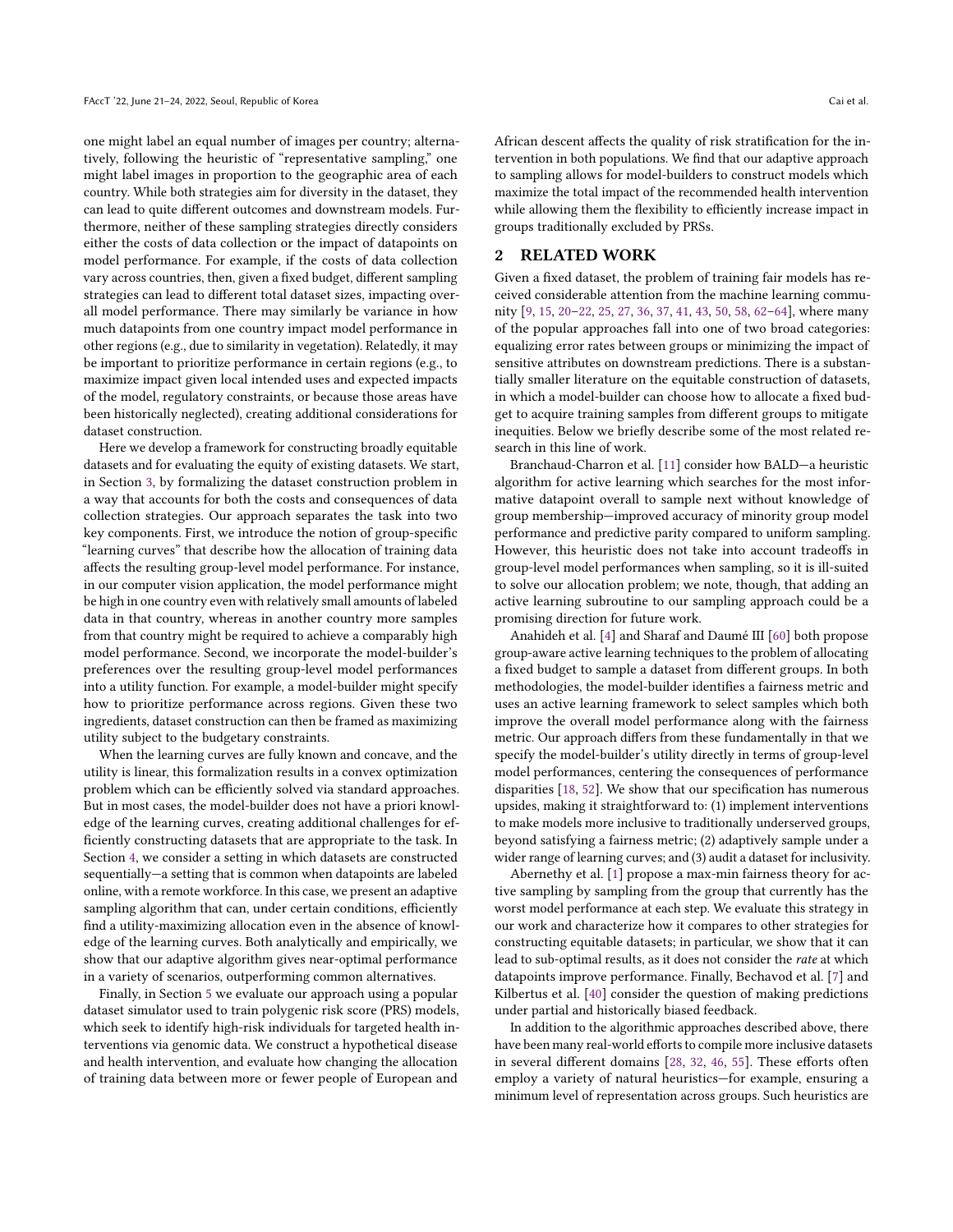Adaptive Sampling Strategies to Construct Equitable Training Datasets FACCT '22, June 21-24, 2022, Seoul, Republic of Korea

often useful when downstream applications are varied or less well specified, but, as we show, they can be sub-optimal for specific, welldefined modeling tasks. Finally, given an existing dataset, many proposals have suggested ways to characterize their equity and aid appropriate use, for example by including statements describing what populations the datasets are and are not representative of [\[8,](#page-9-30) [29,](#page-9-21) [33,](#page-9-31) [34\]](#page-9-32).

# <span id="page-2-0"></span>3 PROBLEM SETUP

### 3.1 A model of sampling

We consider a scenario where a model builder has a fixed budget B which they can use to obtain training data associated with  $K$  differ-ent groups.<sup>[1](#page-2-1)</sup> Let  $c_k$  denote the cost for obtaining a single sample from group k. Returning to our running example, a researcher training a computer vision model to detect deforestation must decide how to allocate their budget to obtain labeled satellite images from K different countries, with country-specific costs of data collection  $c_k$ .

 $\ddot{\phantom{0}}$ To formalize the model-builder's allocation problem, we next introduce the idea of group-specific "learning curves", which capture the expected performance gains under different sampling strategies. Let  $\vec{n} = (n_1, ..., n_K)$  describe the number of samples collected from each group under a given strategy, where  $n_k \in \mathbb{R}_+$ . Note that we allow fractional sample sizes—not just integer sizes—which we interpret as a probabilistic strategy. Specifically, if  $n_k = u + v$  for an integer u and  $0 < v < 1$ , then after collecting the first u datapoints, an additional datapoint is collected with probability  $v$ . To satisfy the budget constraint (in expectation), we require that  $\sum_{k=1}^{K} c_k n_k \leq B$ .<br>Now let

Now let

$$
T_{\vec{n}} = \left\{ (X^1, Y^1), (X^2, Y^2), \dots (X^N, Y^N) \right\}
$$
 (1)

denote a random training dataset with features  $X$  and labels  $Y$ satisfying the given allocation  $\vec{n}$ . In particular, if  $X_g^i$  denotes the group membership of the *i*-th datapoint, then for  $1 \leq k \leq K$ group membership of the *i*-th datapoint, then, for  $1 \leq k \leq K$ ,  $\mathbb{E}[|\{i : X_g^i = k\}|] = n_k.$ <br>We further assume the

We further assume that within each group, the samples  $(X, Y)$  are i.i.d draws from a fixed, group-specific data-generating distribution.

Suppose that the model-builder fixes a method for training a model (e.g. logistic regression), and say  $\hat{f}_{T}$  is that model fit to the following the regression, and say  $f_{I_{\vec{n}}}$  is that model in to the training data  $T_{\vec{n}}$ , with  $\hat{f}_{T_{\vec{n}}}(X^0)$  denoting the model prediction on a detensive the space of the space of the space of the space of the spa training data  $T_n$ , whir  $J T_n(x)$  denoting the model performance given the datapoint  $X^0$ . Then, the group-level model performance given the training dataset  $T_n$  is training dataset  $T_{\vec{n}}$  is

$$
\text{PERF}_{k, T_{\vec{n}}} = \mathbb{E}_{X^0, Y^0} [G(Y^0, \hat{f}_{T_{\vec{n}}}(X^0)) | X_g^0 = k], \tag{2}
$$

where G is defined by the model-builder to be a measure of model performance given prediction  $\hat{f}_{T_n}(X^0)$  and true outcome  $Y^0$ . The groun-level performance is thus the expected model performance performance given prediction  $f_{I_{\vec{n}}}$  (x ) and the odtes  $r$ . The group-level performance is thus the expected model performance. as defined by G, of the model for a new point  $(X^0, Y^0)$  drawn from<br>the joint distribution of the data conditioned on membership in  $\frac{y}{x}$  the joint distribution of the data conditioned on membership in group k.

For example, in our setting we might define  $G = aY^0 \hat{f}_{T_H}(X^0) - Y^0 \hat{f}_{T_H}(X^0)$ b(1−Y<sup>0</sup>) $\hat{f}_{T_{\vec{n}}}(X^0)$  for some positive constants *a* and *b* which balance<br>the banefit of detecting a true instance of deforestation versus the  $\mathcal{F}(T, T)$   $f_{\vec{n}}(T)$  for some positive constants a and v which salarice cost of a false positive, respectively.

Finally, the expected group-level model performance given a training allocation  $\vec{n}$  is

$$
M_k(\vec{n}) = \mathbb{E}_{T_{\vec{n}}} \mathbb{E}_{X^0, Y^0} [G(Y^0, \hat{f}_{T_{\vec{n}}} (X^0)) | X_g^0 = k],
$$
 (3)

where the outer expectation is taken over random datasets satisfying the specified group-level sample sizes. We call this function  $\kappa$   $\frac{1}{\kappa}$  and  $\frac{1}{\kappa}$  training allocation to the expected model performance, and let  $M_k$  the group-level learning curve, the function which maps a  $\vec{M}(\vec{n}) = (M_1(\vec{n}), ..., M_K(\vec{n}))$  denote the vector of group-level performances for each group.

For a given learning curve, we now define a model-builder's utility over different allocations. This utility can be written as  $U(\vec{M}) = U(M_1(\vec{n}), ..., M_K(\vec{n}))$ , where  $U(\vec{M})$  can be thought of as the model-builder's preference over model performances for different groups. In some settings, the model-builder may wish to prioritize model performance in one particular group: for instance, in our deforestation example, a researcher may wish to prioritize performance in a country with a stronger regulatory environment which can better translate model performance to impact, or a country which has been traditionally understudied by other deforestation analyses. To capture such preferences, we primarily consider utility functions that are a linear combination of the model performances of each group, of the form

<span id="page-2-2"></span>
$$
U(\vec{M}) = \sum_{k=1}^{K} a_k M_k,
$$
\n(4)

where  $a_k \geq 0$ . In particular, this specification allows the model builder the flexibility to intervene to make models more inclusive, by setting  $a_k$  higher for groups which, for example, have been traditionally excluded. We note that these groups need not have lower model performance in order to be prioritized, distinguishing our approach from those aiming for performance parity.

Finally, given the above ingredients, the model-builder's optimization problem is to choose an allocation  $\vec{n}^*$  which maximizes whility subject to the budget constraint: utility subject to the budget constraint:

$$
\vec{n}^* \in \arg\max_{\vec{n}} U(M_1(\vec{n}), ..., M_K(\vec{n}))
$$
  
subject to: 
$$
\sum_{k=1}^K c_k n_k \le B.
$$
 (5)

If the learning curves  $M_k$  are known and concave, and the utility function is linear—as in Eq. [\(4\)](#page-2-2)—then  $U(\vec{M}(\vec{n}))$  is itself a concave function of  $\vec{n}$ . More generally, if U is concave and non-decreasing in every element of  $M$ , then, since a concave non-decreasing function of concave functions is itself concave,  $U(\vec{M}(\vec{n}))$  is concave. In these cases, an optimal allocation  $\vec{n}^*$  can be efficiently computed using off-the-shelf tools for convex optimization. In Section 4, we develop off-the-shelf tools for convex optimization. In Section [4,](#page-4-0) we develop an alternative approach to finding optimal allocations that does not require full knowledge of the learning curves.

In addition to formalizing the problem of dataset construction, this framework provides an approach for auditing existing datasets. Specifically, for an auditor who might have their own preference  $\tilde{U}(M_1(\vec{n}), ..., M_k(\vec{n}))$ , they can estimate the gap

$$
\max_{\vec{n}} \tilde{U}(\vec{n}) - \tilde{U}\left(\vec{n}_{\text{model-builder}}^*\right),\tag{6}
$$

<span id="page-2-1"></span><sup>&</sup>lt;sup>1</sup>The "budget" can include both monetary and other costs, such as time or effort.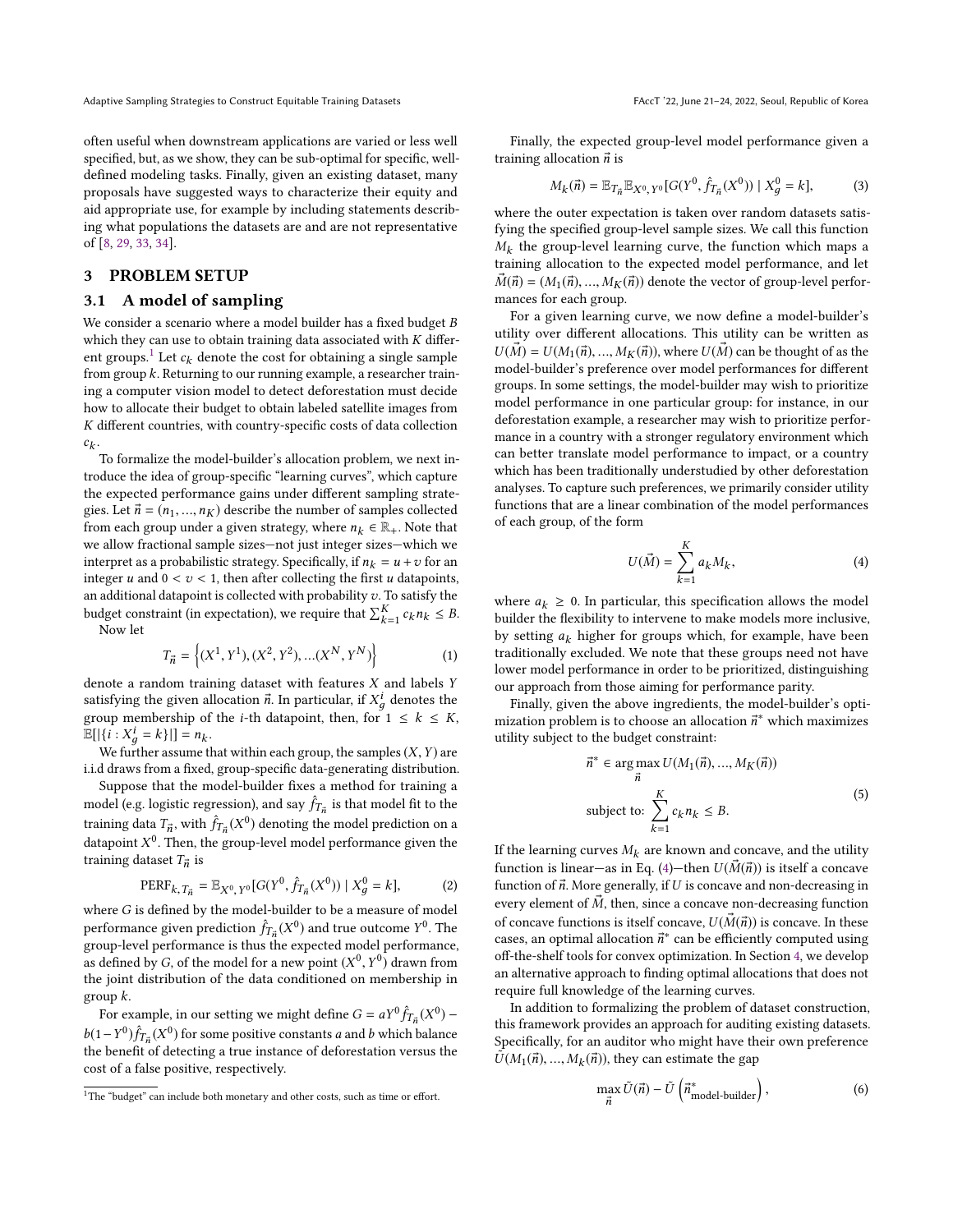where the maximum is taken over feasible allocations. A large gap suggests that the model-builder's implied preferences over grouplevel model performances, based on their allocation, differs from that of the auditor's.

# 3.2 Alternative specifications of the utility function

In the linear specification of utility introduced above, the model builder's preferences for a single group do not depend on how well the model performs for other groups. Alternative specifications might allow for a direct penalty to inequality: for example, we could specify

<span id="page-3-0"></span>
$$
U(\vec{M}) = \sum_{k=1}^{K} a_k M_k - b|M_k - \overline{M}|,
$$
 (7)

where  $\overline{M}$  denotes the average performance across all groups, and the penalization term  $|M_k - \overline{M}|$  signals that the model builder prefers a solution where the model performances across groups are similar. For example, if an allocation results in the same model performance for all groups, such that  $M_k = \overline{M}$  for all k, then the penalization term is 0.

In some cases, explicitly encoding preferences for parity can be appropriate to the application. In other instances, though, doing so can lead to unintended consequences. For example, consider two possible allocations  $\vec{n}_1$  and  $\vec{n}_2$  over three groups such that  $\vec{M}(\vec{n}_1)$  =  $(1, 1, 1)$  and  $\vec{M}(\vec{n}_2) = (2, 3, 4)$ . The latter allocation has strictly better performance for each group. However, if  $b$  is sufficiently large in the utility in Eq. [\(7\)](#page-3-0), then  $U(\vec{M}(\vec{n}_1)) > U(\vec{M}(\vec{n}_2))$ , since the penalization term is zero in the first allocation and positive in the second. In other words, in this example, a preference for parity in performance can lead to worse performance for all groups.

Despite some of the challenges with encoding parity as above, one might still seek to prioritize groups with lower performance to reduce inequitable model performance across groups. One option for doing so is to apply a concave transformation to the model performance terms. For example, if  $U(\vec{M}) = \sum_{k=1}^{K} \log(M_k)$ , the marginal increase in utility is greatest for groups with the lowest performance terms. For example, if  $U(M) = \sum_{k=1}^{n} log(M_k)$ , the<br>marginal increase in utility is greatest for groups with the lowest model performances, encouraging parity. Yet, nonetheless, a Pareto improvement—in which all groups achieve higher performance still results in higher utility.

Non-linear specifications of the utility, such as the two above, which directly penalize inequality may be particularly useful if parity in model performance has large positive externalities to society. However, for simplicity, throughout the remainder of this work we focus on the case of linear utility,  $U(M) = \sum_{k=1}^{K} a_k M_k$ <br>which may be suitable in many common applications. , which may be suitable in many common applications.

#### 3.3 An Illustrative example

We demonstrate our framework via an illustrative example involving our running computer vision hypothetical. Imagine the researcher has a data collection budget of  $B = 1000$ , and the cost to label an image in each of  $K = 4$  countries is given by the vector  $\vec{c} = (1, 1, 2, 1)$ . Further suppose the group-level learning curves are

<span id="page-3-1"></span>

| <b>Sampling Strategy</b>        | $M_1$ | $M_2$ | $M_3$ |      | $M_4 \mid U_{\text{equal}}$ | $U_{\text{priority}}$ |
|---------------------------------|-------|-------|-------|------|-----------------------------|-----------------------|
| Equal                           | 19.5  | 16.7  | 19.5  | 19.5 | 18.8                        | 18.9                  |
| Representative                  | 19.7  | 16.7  | 19.7  | 17.6 | 18.4                        | 18.3                  |
| Performance Parity              | 18.8  | 18.8  | 18.8  | 18.8 | 18.8                        | 18.8                  |
| Optimal $(U_{equal})$           | 25.5  | 17.3  | 17.3  | 25.5 | 21.4                        |                       |
| Optimal $(U_{\text{priority}})$ | 20.0  | 17.3  | 17.3  | 30.0 | ٠                           | 22.1                  |
|                                 |       |       |       |      |                             |                       |

Table 1: Resulting model performances  $\vec{M}$  of different strategies for constructing equitable datasets, along with the average model performance,  $U_{\mathrm{equal}},$  across all four countries. We find that our static methods, equal and representative sampling, result in both lower than possible average model performance in addition to different country-level outcomes. Sampling adaptively from the group with the lowest performance results in equal model performance between countries, but still results in lower than possible total model performance. We also consider an alternative utility function for a policy-maker who wishes to prioritize country 4—for example, because it has a more effective regulatory environment around deforestation, or it has been traditionally understudied— where  $U_{\text{priority}}$  is a weighted average of the country-level model performances with weights  $\vec{a}$  =  $(1, 1, 1, 1.5)$ . We find that our framework allows us the flexibility to prioritize model performance in country 4.

given by:

<span id="page-3-2"></span>
$$
M_k(\vec{n}) = \left(\sum_{j=1}^K \gamma_{k,j} \cdot \vec{n}_j\right)^{\frac{1}{2}}, \qquad \gamma = \begin{bmatrix} 1 & 0.3 & 0.3 & 0.3 \\ 0.3 & 0.5 & 0.3 & 0.3 \\ 0.3 & 0.3 & 1 & 0.3 \\ 0.3 & 0.3 & 0.3 & 1 \end{bmatrix}.
$$
 (8)

 Because the square root function is increasing and concave, our specification matches the intuition that more data will increase model performance, albeit at a slowing rate as the size of the training dataset grows. Furthermore, the weights  $\gamma$  specify that data from any one country helps performance in all the other countries, but at a lesser rate than data from the same country (i.e., for each row of  $\gamma$ , the diagonal entry is the largest). For example,

$$
M_1 = (n_1 + 0.3 \cdot n_2 + 0.3 \cdot n_3 + 0.3 \cdot n_4)^{\frac{1}{2}},
$$

meaning that the model performance for country 1 scales with the square root of the effective number of training examples, where training examples from other countries are discounted to 30% that of samples from country 1.

We now consider a variety of strategies for constructing equitable datasets. For example, a model-builder might decide to label an equal number of training samples from each group, resulting in the allocation  $\vec{n}$  = (200, 200, 200, 200). Alternatively, a model-builder might decide to create a representative dataset, with  $n_k \sim p_k$ , where  $\vec{p} = (2 \text{ million km}^2 / 2 \text{ million km}^2 / 2 \text{ million km}^2 / 2 \text{ million km}^2)$  $\vec{p} = (2 \text{ million km}^2, 2 \text{ million km}^2, 2 \text{ million km}^2, 1 \text{ million km}^2)$  denotes the geographical areas of the four hypothetical countries we notes the geographical areas of the four hypothetical countries we consider. Finally, a model-builder might select the allocation so as to ensure parity in performance across the four countries—an outcome that one can achieve by sequentially selecting datapoints from the country with the lowest model performance until the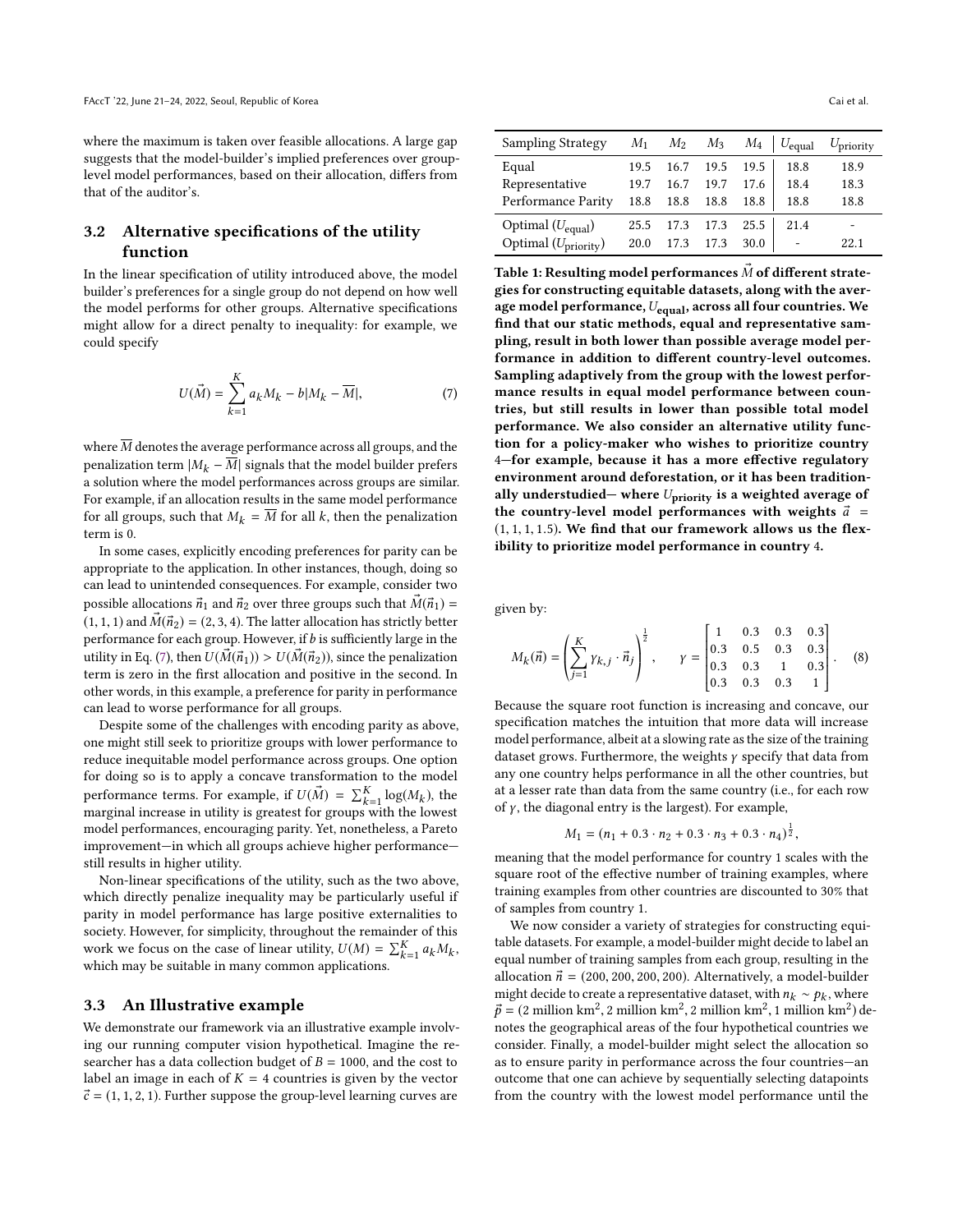budget is exhausted [\[1,](#page-9-25) [4,](#page-9-23) [60\]](#page-10-10). The country-level model performances,  $M_k$ , resulting from these three sampling strategies are<br>shown in the first three rows of Table 1. The second-to-last colshown in the first three rows of Table [1.](#page-3-1) The second-to-last column in the table shows the average performance across countries  $U_{\text{equal}}(\vec{M}) = \frac{1}{K} \sum_{k} M_{k}$ , and, for this utility, the penultimate row<br>in the table shows the performance under the utility-maximizing  $\sum_{k} K_{k}$  and  $k$  and  $k$  are the utility-maximizing in the table shows the performance under the utility-maximizing allocation  $\vec{n}^* = (500, 0, 0, 500)$ .<br>The results in Table 1 highli

The results in Table [1](#page-3-1) highlight two key points. First, whereas all three common heuristic sampling strategies perform comparably, the optimized allocation achieves substantially greater utility. This gain stems in part from the fact that the static strategies did not account for the differential sampling costs. The optimized strategy, recognizing that the marginal improvement per dollar in country 3 was lower than in other regions, targeted its budget to the remaining countries. Indeed, in the optimal allocation, no samples were collected from two of the four countries. By avoiding sampling from relatively expensive countries, the optimal strategy was able to acquire more total datapoints—for example, while the equal sampling strategy acquired 800 datapoints, the optimal strategy acquired 1,000. Second, even though the optimal allocation did not collect any samples from countries 2 or 3, it still was able to achieve reasonable performance in those regions, given the intercountry learning effects. In fact, in country 2, the optimal strategy achieved higher performance than both the equal sampling and representative sampling approaches. Thus, although all three of the heuristic sampling approaches seem a priori reasonable, they result in quite different overall and country-level performances, demonstrating the value of formalizing one's goals for a dataset, and then optimizing for those objectives.

Finally, we consider an alternative hypothetical scenario where the model-builder wants to intervene to make the model more inclusive for country 4, perhaps due to a stronger regulatory environment making deforestation interventions more effective there, or because past research has not included country 4. To encode these preferences, the model-builder sets  $U_{\text{priority}}(\vec{M}) = \frac{1}{\sum_{k=1}^{K}}$  $\frac{1}{\sum_{k=1}^K a_k} \sum_{k=1}^K a_k M_k$ where  $\vec{a} = (1, 1, 1, 1.5)$ . The optimal strategy under this setting<br>is to choose  $\vec{r}^* = (143, 0, 0, 857)$  moving some of the samples in , is to choose  $\vec{n}^* = (143, 0, 0, 857)$ , moving some of the samples in<br>our original optimal solution from group 1 to group 4 to increase our original optimal solution from group 1 to group 4 to increase the model performance for group 4. (See the last row of Table [1](#page-3-1) for country-level performance.) Whereas traditional approaches to dataset construction do not actively consider such preferences, our framework allows for the flexibility to pose and optimize for these trade-offs.

### <span id="page-4-0"></span>4 FINDING OPTIMAL ALLOCATIONS

When the learning curves  $M_k$  are known—and the learning curves are concave and utility is linear—standard techniques from convex optimization allow one to efficiently compute optimal allocations. However, in practice, the learning curves are not usually known a priori, before data are collected. In this scenario, it is useful to draw a distinction between situations where sampling is done in one shot, with the allocation determined prior to any data collection, and where sampling can be done sequentially, in which the model-builder can collect samples one at a time and use information gleaned from the current sample to decide which group to sample from next. Many real-world scenarios may in fact lie somewhere

<span id="page-4-1"></span>

| Algorithm 1 Greedy algorithm to construct an equitable dataset. |  |  |  |  |  |
|-----------------------------------------------------------------|--|--|--|--|--|
|                                                                 |  |  |  |  |  |

| ALLOC $\leftarrow$ START $\triangleright$ ALLOC is an array with element k equal to the |
|-----------------------------------------------------------------------------------------|
| current number of samples from group $k$ .                                              |
| while ALLOC $\cdot$ COST < B do $\triangleright$ Enforce the budgetary constraint,      |
| where $\cdot$ is the dot product                                                        |
| for $k \leftarrow 1$ to K do                                                            |
| $PRIORITY[k] \leftarrow ESTIMATE\_MARGINAL(ALLOC, k)$                                   |
| end for                                                                                 |
| $\text{GROUP} \leftarrow \arg \max_i \text{PRIORITY}[i]$                                |
| $ALLOC[GROUP] = ALLOC[GROUP] + \frac{STEP_SIZE}{COST[i]}$                               |
| end while                                                                               |

between these two extremes, where batches of data are collected at a time and the model builder can update their sampling strategy between batches. In the sequential or batch-sequential settings, one can estimate the learning curves at each step using the existing training data, in addition to potentially using prior knowledge from training similar models. Based on this information, one can then judiciously select the next group to sample from.

Here we present a greedy allocation algorithm, which only requires local estimates of the marginal increase in model performance, rather than estimates of the full learning curve. In practice, these local estimates can be obtained by observing how model performance previously changed as more data were added, an approach we demonstrate in Section [5](#page-5-0) in the context of constructing polygenic risk scores. We start by defining a step size s, which can be viewed as the number of dollars we spend at each step of the algorithm. Then, given a current allocation  $\vec{n}$ , the next datapoint is selected from the group that is expected to increase utility the most. That is, the next group  $i^*$  is selected to satisfy:

$$
i^* \in \underset{1 \le i \le K}{\arg \max} \hat{U}\left(\vec{n} + \frac{s}{c_i}1_i\right) = \underset{1 \le i \le K}{\arg \max} \sum_{k=1}^K a_k \hat{M}_k \left(\vec{n} + \frac{s}{c_i}1_i\right), \quad (9)
$$

where  $\hat{U}$  and  $\hat{M}$  reflect the model-builder's current estimates. Importantly, to select *i*<sup>\*</sup> one only needs accurate local knowledge of the larging curves (i.e. the likely performance gain for an addithe learning curves (i.e., the likely performance gain for an additional sample from that group). Algorithm [1](#page-4-1) outlines the process of applying this approach.

In Theorem [1,](#page-4-2) we show that if the true forms of the learning curves are concave and the data from one group do not affect the derivative of model performance in the other groups, then the greedy strategy finds the optimal solution given only knowledge of local marginal improvements. We note that this condition holds in the special case when the model-builder trains separate models for each group, as is often done in our motivating example of polygenic risk estimation.

<span id="page-4-2"></span>Theorem 1. Suppose the learning curves are concave increasing and utility is linear. Further suppose that the partial derivatives of the learning curves have no cross-group effects, meaning that if  $\vec{p}_i = \vec{q}_i$ then

$$
\frac{\partial M_k(\vec{p})}{\partial n_j} = \frac{\partial M_k(\vec{q})}{\partial n_j} \quad \text{for } 1 \le k \le K.
$$

*Then the greedy algorithm, initialized at the zero allocation*  $\vec{n} = 0$ <br>with a given step size s, maximizes U over all feasible allocations with a given step size s, maximizes U over all feasible allocations where  $n_k$  is a multiple of  $\frac{s}{c_k}$  for all k.

c<sub>k</sub>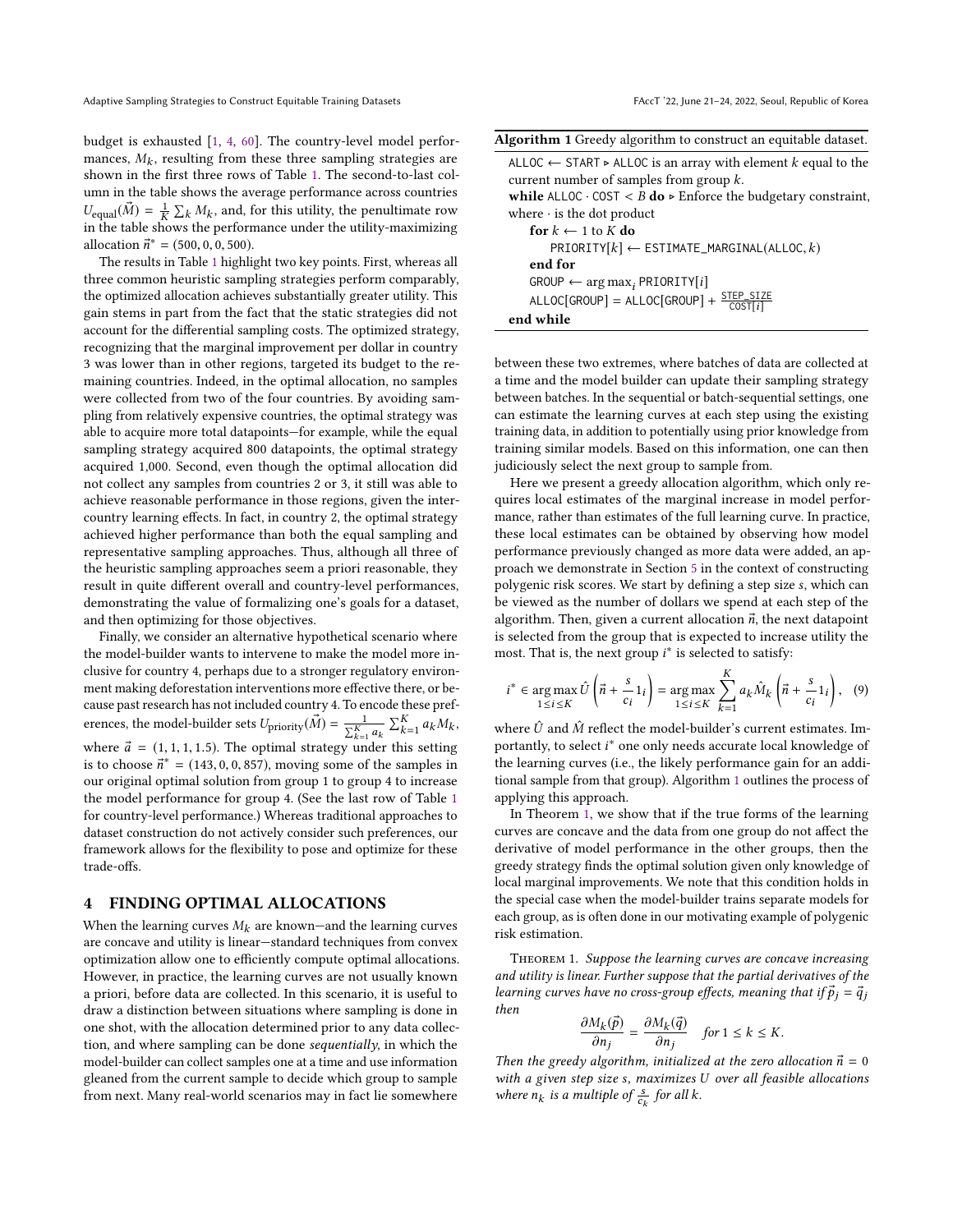PROOF. First, we define the marginal improvement of utility of the *j*th batch from the *i*th group,  $m_{i,j}$ , to be:

$$
\sum_{k=1}^{K} a_k [M_k(n_1, ..., n_i = j \frac{s}{c_i}, ..., n_K) - M_k(n_1, ..., n_i = (j-1) \frac{s}{c_i}, ..., n_K)]
$$
  
= 
$$
\sum_{k=1}^{K} a_k o_{ijk}.
$$

By the condition on the partial derivatives, the difference  $M_v(n_1, ..., n_i =$  $v_{ci}$ ,  $\sigma_{ni}$ , and is independent from all other elements of  $\vec{n}$ . Then,<br>walue of *n<sub>i</sub>*, and is independent from all other elements of  $\vec{n}$ . Then,  $\frac{s}{s_i}, ..., n_k$ ) –  $M_v(n_1, ..., n_i = (j-1)\frac{s}{s_i}, ..., n_k)$  depends only on the we note that any allocation A can be written as  $\{(i, j)\}\)$ , where  $(i, j) \in A$  implies that the allocation includes the *j*th batch from group i. The model-builder's utility for an allocation can be written

$$
U(A) = \sum_{i,j \in A} m_{i,j}
$$

Let  $d = \frac{B}{s}$  be the number of batches that the model-builder<br>ll purchase. Then an upper bound on the possible utility of the will purchase. Then, an upper bound on the possible utility of the allocation is the sum of the *d* highest  $m_{i,j}$ . We will show that the greedy algorithm at each step chooses a batch  $(i,j)$  corresponding greedy algorithm at each step chooses a batch  $(i, j)$  corresponding to the highest value of  $m_{i,j}$  out of all batches  $(i, j)$  not included in the greedy allocation, implying that it achieves that upper bound.

Say that our greedy algorithm at step  $t$  chooses to sample batch  $(i_t, j_t)$  and batch  $(i_*, j_*)$  has not been sampled.<br>Case 1:  $i_t = i$  Then  $j > i_t$  since the gree

Case 1:  $i_t = i_*$ . Then,  $j_* > j_t$ , since the greedy algorithm has already sampled  $(i_t, 1)...(i_t, j_t)$ .

$$
m_{i_t,j_t} = \sum_{v=1}^k a_v o_{i_tj_t v} > \sum_{v=1}^k a_v o_{i_tj_* v} = m_{i*,j_*}
$$

where the inequality is given by the concavity of the learning curves and that  $j_* > j_t$ .<br>Case 2:  $j_* \neq j$  Let

Case 2:  $i_t \neq i_*.$  Let j' be the number of batches the greedy certified based segments. Then algorithm has sampled from group  $i_*$ . Then,

$$
m_{i_t,j_t} \geq m_{i_*,j'+1} \geq m_{i_*,j_*},
$$

where the first inequality comes from the fact that our algorithm is greedy and the second comes from the concavity of the learning curves. □

Theorem [1](#page-4-2) shows that the greedy algorithm is provably optimal when the learning curves do not have cross-group effects. However, numerical experiments suggest that the greedy algorithm is optimal in a wide-variety of settings beyond those satisfying the conditions of the theorem. Consider, for instance, our running computer vision example. The learning curves defined by Eq. [\(8\)](#page-3-2) violate the assumptions of Theorem [1,](#page-4-2) as the marginal learning rates in each group depend on the number of samples currently collected in all other groups. Nonetheless, we find that the greedy algorithm achieves the optimal utility for both the equal utility and the prioritized utility functions, as shown in Table [1.](#page-3-1)

To further investigate the behavior of the greedy algorithm, we conducted an extensive set of numerical experiments. We specifically considered random problem instances in which the number of groups K varied from 2 to 10, costs  $\vec{c}$  were randomized such that  $c_k$  ∼ UNIF(0, 1), weights of the utility function  $\vec{a}$  were randomized such that  $a_k \sim UNIF(0, 1)$ , and the learning curves were randomized so that:

$$
M_k(\vec{n}) = f\left(\sum_{j=1}^K \gamma_{k,j} \cdot \vec{n}_j\right), \qquad \gamma_{k,j} \sim \text{UNIF}(0,1), \tag{10}
$$

for two functional forms,  $f(x) = \log(x)$  and  $f(x) = \sqrt{x}$ . Under all circumstances we find that the mean absolute difference beall circumstances, we find that the mean absolute difference between the solutions found via convex optimization and the greedy algorithm approaches 0 as the step size goes to 0. These numerical findings suggest that the greedy algorithm is a robust approach to finding optimal allocations under a wide range of conditions; analytically characterizing the algorithm's properties would be an interesting direction for future work.

# <span id="page-5-0"></span>5 AN APPLICATION TO POLYGENIC RISK **SCORES**

### 5.1 Background

We now transition from our simple, stylized deforestation example to a more detailed application involving polygenic risk scores (PRSs). Polygenic risk scores are statistical models which use the presence of genomic variants in one's DNA sequence in order to estimate risk for developing a complex disease. PRSs have been found to be predictive for many complex genetic diseases such as coronary artery disease and Type 2 diabetes [\[39\]](#page-9-33), and are believed to be promising tools for risk stratification for health interventions more broadly.

However, PRSs have been found to exhibit disparities in performance across groups defined by ancestry [\[24\]](#page-9-34). Specifically, many PRSs have been found to perform worse in people of African descent. The main cause of this performance gap is thought to be a lack of ancestral representation in genome-wide association studies (GWAS), from which the datasets to train polygenic risk scores typically come. To date, about 52% of all GWAS were conducted in populations of European descent compared to 10% in populations of African descent, and 78% of individuals who appear in GWAS are of European ancestry compared to 2% of African ancestry [\[61\]](#page-10-14). Furthermore, 72% of individuals in GWAS were recruited from only three countries: the United States, the United Kingdom, and Iceland [\[49\]](#page-10-15). Additional work has shown this lack of diversity in GWAS could result in over- or under-estimation of genetic disease risk in understudied populations and could potentially exacerbate health disparities [\[26,](#page-9-35) [61\]](#page-10-14).

Despite calls for additional representation for non-European ancestries in GWAS and PRSs [\[45,](#page-10-16) [56,](#page-10-17) [61\]](#page-10-14), it is still unclear exactly how a model-builder interested in constructing a PRS should allocate their limited funding between gathering genomic data from people of different ancestries. To demonstrate how our framework might be applied in this setting, we use a simulation framework developed by domain experts [\[17,](#page-9-36) [38\]](#page-9-37) to first generate a synthetic population of people with different ancestries, and then train PRS models under various sampling strategies.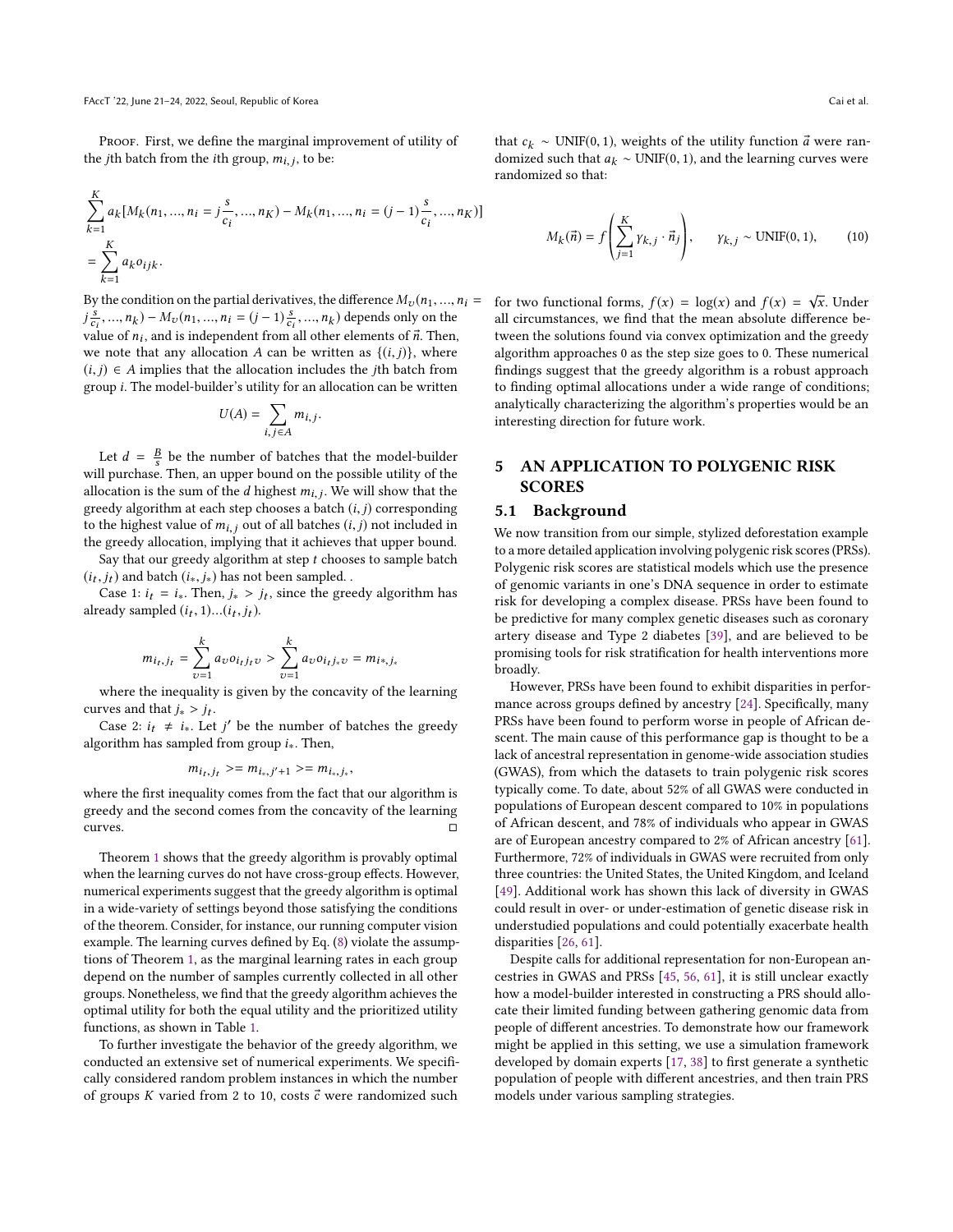Adaptive Sampling Strategies to Construct Equitable Training Datasets FACCT '22, June 21-24, 2022, Seoul, Republic of Korea

### 5.2 Simulation details

Following Cavazos and Witte [\[17\]](#page-9-36), we simulated genomes of 200,000 people of European (CEU) and African (YRI) descent, along with the presence of a phenotype (disease) with 5% prevalence in both populations. We used the simulated data to train separate PRSs in each population, evaluating model performance over a variety of training allocations (see Appendix [B](#page-10-18) for further details). Out of the 10,000 people who will get the disease (called "cases") and 190,000 people who will never get the disease (called "controls"), we chose a random sample of 5,000 cases and 5,000 controls to be the obtainable training data. Trained models were evaluated on a holdout test set comprised of the remaining 5,000 cases and 95,000 other randomly selected controls.

For our hypothetical disease, we imagine there is a health intervention that has cost  $c$  and benefit  $b$ . That is, for an individual  $i$ , the intervention has value

$$
V = bd_i - c,\t\t(11)
$$

where  $d_i$  is an indicator variable for whether the person will even-<br>tually get the disease. If  $\hat{\theta}$  denotes ano's estimated likelihood of tually get the disease. If  $\hat{p}$  denotes one's estimated likelihood of developing the disease, based on the available genomic data, the expected value of intervening is:

$$
\mathbb{E}[V \mid \hat{p}] = b\hat{p} - c. \tag{12}
$$

Suppose the cost and benefit of the intervention are given by  $c = 5$  and  $b = 100$ , constants which we use for the remainder of our analysis. $2$  Then the expected value of the intervention is positive for individuals for whom  $\hat{p} > 0.05$ , negative for  $\hat{p} < 0.05$ , and zero for  $\hat{p} = 0.05$ . Given the base prevalence of the disease is 5%, the expected utility of intervening on a random person is 0. However, if the model-builder is able to identify and selectively treat individuals at high risk for the disease, the intervention can yield positive value.

Given a predictive model  $\hat{f}_{T_{\vec{n}}}$  trained on the genomic dataset  $T_{\vec{n}}$ , value-maximizing intervention strategy is to treat those with force a predictive moder  $f_{T_n}$  trained on the genomic dataset  $f_n$ ;<br>the value-maximizing intervention strategy is to treat those with estimated risk greater than 0.05. We define the group-level model performance of a training allocation to be the expected value from applying this decision rule on a random member of the group:

$$
M_k(\vec{n}) = \mathbb{E}_{T_{\vec{n}}} \mathbb{E}_{X^0, Y^0} [G(Y^0, \hat{f}_{T_{\vec{n}}}(X^0)) | X_g^0 = k], \tag{13}
$$

where

$$
G(X_0, Y_0) = \mathbb{1}_{\hat{f}_{T_{\vec{n}}}(X^0) > 0.05} \cdot (Y^0 b - c), \tag{14}
$$

and the pair  $(X^0, Y^0)$  represents the genomic markers and eventual<br>disease status of a random individual belonging to group k disease status of a random individual belonging to group  $k$ .

# 5.3 Constructing equitable datasets

We consider a scenario in which the model-builder has budget  $B = 5000$ , and where samples from each group cost 1 unit, where a sample is a single case-control pair. The model-builder begins initially with 500 samples from each group, and must then choose how to allocate their budget in increments of  $s = 100$ . We evaluate a variety of policies for allocating the budget between sampling from CEU (European descent) and YRI (African descent) data. We specifically consider two static policies: (1) representative sampling, where

<span id="page-6-2"></span>

|           | Algorithm 2 Implementation of ESTIMATE_MARGINAL for PRS ap- |  |  |
|-----------|-------------------------------------------------------------|--|--|
| plication |                                                             |  |  |

| ESTIMATE_MARGINAL(ALLOC, k):                                                         |  |
|--------------------------------------------------------------------------------------|--|
| $X \leftarrow$ SEQ(MAX(START[k], ALLOC[k] - $(m - 1)$ .                              |  |
| STEP_SIZE), ALLOC $[k]$ , STEP_SIZE)                                                 |  |
| $Y \leftarrow [MODEL_PERF(x) for x in X]$                                            |  |
| $\hat{\beta}$ , $\hat{\text{SE}}_{\beta} \leftarrow \text{LINEAR\_REGRESSION}(Y, X)$ |  |
| $Z \leftarrow N_{+}(\hat{\beta}, \hat{\text{SE}}_{\beta}^{2})$                       |  |
| RETURN $(Z \cdot \frac{\text{STÉP\_SIZE}}{\text{COST}[k]})$                          |  |

the proportion of training data from both groups mirrors their pro-portion in the overall population:<sup>[3](#page-6-1)</sup> and (2) equal sampling, where  $n<sub>YRI</sub> = n<sub>CEU</sub>$ . To adhere to the step-size s, we restrict these static policies to the closest allocations with  $n_{CEU}$  and  $n_{YRI}$  being multiples of s. We also consider two active sampling strategies, which allocate the budget sequentially: (1) sampling from the group which currently has lower model performance, in an effort to achieve performance parity [\[1\]](#page-9-25); and (2) our greedy adaptive sampling algorithm discussed in Section [4.](#page-4-0)

To apply our adaptive sampling method (Algorithm [1\)](#page-4-1), the model builder needs to estimate the marginal improvement in utility cation  $\vec{n}$ . We outline our implementation of this estimation problem<br>in Algorithm 2. Our method for estimating the marginal improve- $\left(\vec{n} + \frac{s}{c_k} 1_k\right) - U(\vec{n})$  for each group k given their current alloin Algorithm [2.](#page-6-2) Our method for estimating the marginal improvement is to keep track of our model performance at each allocation, and then construct a local approximation of the learning curve via linear regression, using the last  $m = 5$  measurements of model performance (or all the available points, if fewer than five models have been trained for a given group). The choice of m can be thought of as a bias-variance trade-off, where higher m leads to bias because the true slope is decreasing but low m leads to variance because the individual observations of model performance are noisy. Then, for each group  $k\,\in\,\{\rm YRI,CEU\}$  we get both an estimate  $\hat{\beta}_k$  of the increase in performance per training sample, and a standard error  $\hat{SE}_{\beta_k}$  of that estimate. To account for noise in our estimate we select the next group to sample based on a draw our estimate, we select the next group to sample based on a draw  $\tilde{\beta}_k \sim N_+\left(\hat{\beta}_k, \hat{SE}_{\beta_k}^2\right)$ , where  $N_+$  is the truncated normal distribution, bounded from 0 to  $\infty$ . This procedure can be thought of as analogous to Thompson sampling, with a prior that more data cannot decrease model performance. We apply this stochastic method due to challenges in estimating model performance. In a setting where model training was computationally inexpensive, one might alternatively address this problem by bootstrapping the collected data and training and evaluating several models at each training size; in our setting, though, that approach was not feasible, as PRSs are computationally intensive to train.

<span id="page-6-0"></span> $2$ We note that the cost here could either be monetary or health-related, such as radiation exposure from X-rays.

<span id="page-6-1"></span><sup>&</sup>lt;sup>3</sup>We assume the intervention is being done in the United States, and use the proportion of Black and non-Hispanic white individuals in the 2020 census [\[13\]](#page-9-38).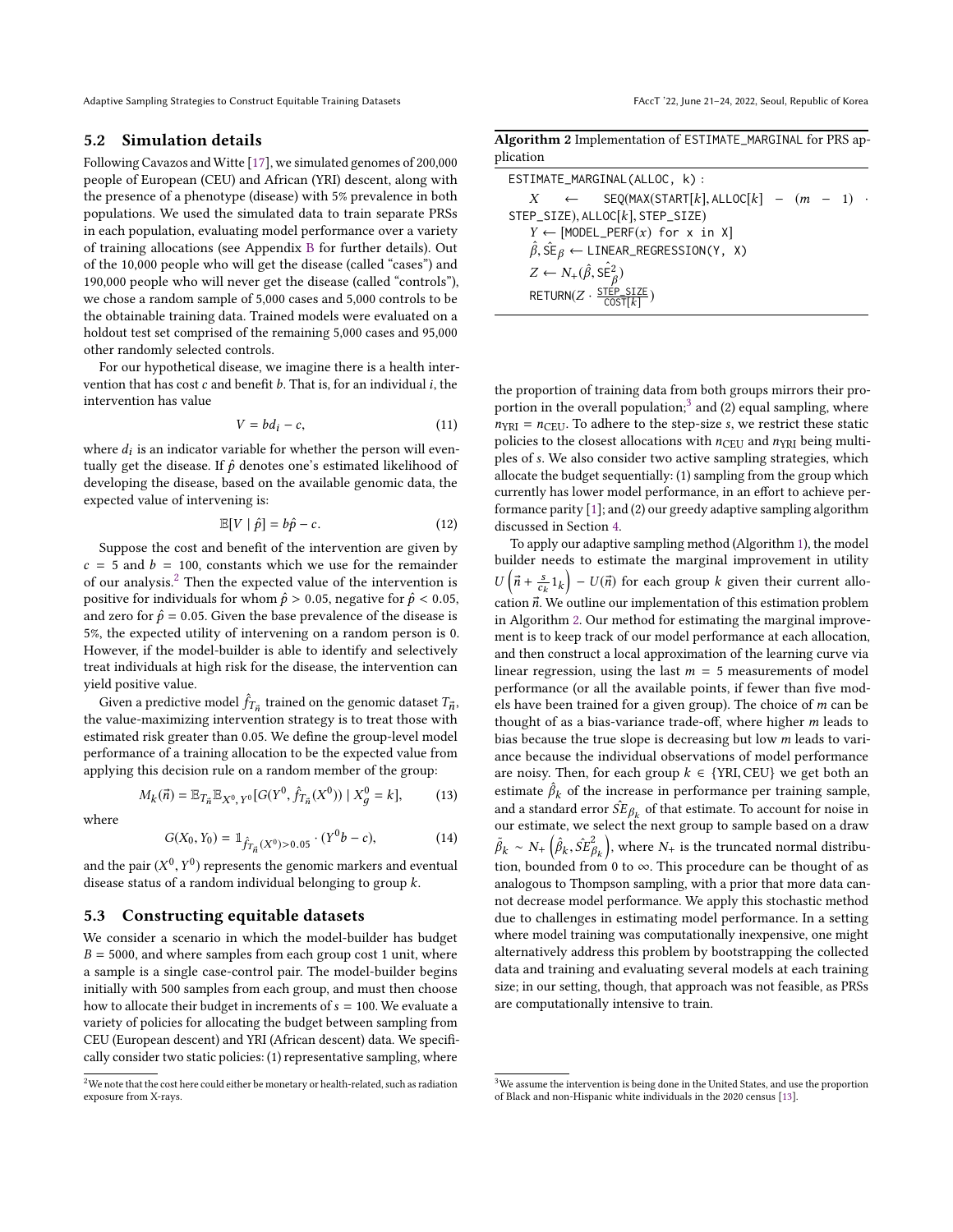<span id="page-7-0"></span>

Figure 1: The learning curves of our polygenic risk score model, where each point represents the average per-capita utility for members of a group if the training set contains  $x$ number of people in that group. The PRS both starts with a better performance and improves faster for the YRI group.

<span id="page-7-1"></span>

Figure 2: The performance Pareto frontier of our setting, where each point corresponds to an allocation of our budget  $B = 5,000$  such that  $N_{CEU} + N_{YRI} = B$ ,  $N_{CEU} \ge 500$ ,  $N_{YRI} \ge 500$ . Going left to right, as we increase the proportion of our allocation towards gathering samples from the CEU group, the model performance  $M_{YRI}$  decreases and  $M_{CEU}$  increases. We evaluate strategies for constructing equitable datasets, finding that the greedy adaptive sampling algorithm is able to find near-optimal policies under a wide range of utility specifications.

### 5.4 Results

Following the above setup, Figure [1](#page-7-0) shows the learning curves of the two group-level performances  $M_{\text{YRI}}$  and  $M_{\text{CEU}}$  as a function of the size of the dataset used to train each group's models,  $N<sub>YRI</sub>$  and  $N<sub>CEU</sub>$ , across 50 simulations. In our hypothetical scenario, we find, for a fixed number of training samples, that the polygenic risk score for individuals of African ancestry both starts off with a higher performance at the minimum 500 samples ( $M_{\text{YRI}} = 1.69, M_{\text{CEU}} = 0.158$ ), and has improved roughly by twice as much at the maximum possible 5,000 samples ( $M_{YRI}$  = 2.31,  $M_{\text{CEU}} = 0.447$ ,  $\Delta_{\text{YRI}} = 0.62$ ,  $\Delta_{\text{CEU}} = 0.289$ ). We note that this phenomenon is a consequence of the way we selected the parameters of our simulation; it is intended only as an illustrative example, and is not representative of broader trends (see Appendix [B](#page-10-18) for details).

In our setting, the model builder can choose any training allocation  $\vec{n}$  = (N<sub>CEU</sub>, N<sub>YRI</sub>) such that  $N_{\text{CEU}} + N_{\text{YRI}} \leq 5000$  (with  $N_{CEU} \ge 500$  and  $N_{YRI} \ge 500$ , given the initial dataset). The black line in Figure [2](#page-7-1) shows the tradeoff between  $M_{\rm CEU}$  and  $M_{\rm YRI}$  over all possible choices of  $\vec{n}$  such that  $N_{\text{CEU}} + N_{\text{YRI}} = 5000$ . Along this frontier, we plot both the model performances resulting from an equal sampling policy ( $\vec{n}$  = (2500, 2500)), along with that of a representative sampling policy ( $\vec{n}$  = (3300, 700)), which has more samples from  $M<sub>CEU</sub>$  because we set our hypothetical intervention in the United States. We find that the resulting policies differ drastically in where along the frontier they fall. In particular, relative to the equal-sampling strategy, the representative-sampling strategy (which samples more individuals of European descent) implicitly sacrifices substantial gains in model performance for individuals of African descent for more modest performance gains for individuals of European descent.

In addition to these two commonly employed static strategies, we plot the results of a third, dynamic strategy, which attempts to equalize model performance by sampling from the worst-performing group at each step. In our simulation, this strategy always samples from the CEU group, since it has lower performance at all allocations  $\vec{n}$ . This strategy—labeled "performance parity" in Figure 2–results in trading off a large amount of  $M_{YRI}$  for a very small amount of  $M<sub>CEU</sub>$ . Indeed, because the marginal increase of  $M<sub>CEU</sub>$ per training sample becomes essentially zero, the point does not even appear on the frontier in Figure [2.](#page-7-1)

Where these three sampling strategies—equal, representative, and performance parity—lie on the frontier will, in general, vary depending on the structure of the learning curves. For instance, in a scenario where CEU performance increased faster than YRI performance, representative sampling would result in trading off a relatively lower amount of YRI performance for a higher amount of CEU performance relative to our setting. In particular, as the two static sampling strategies consider only the composition of the training dataset and not its impact on model performance, they will be unstable in their valuations for group-level model performances in different circumstances.

Depending on the training allocation, one can land anywhere on the black frontier in Figure [2.](#page-7-1) But where exactly one might choose to land depends on application-specific considerations. We now imagine a model-builder with utility that is linear in the group-level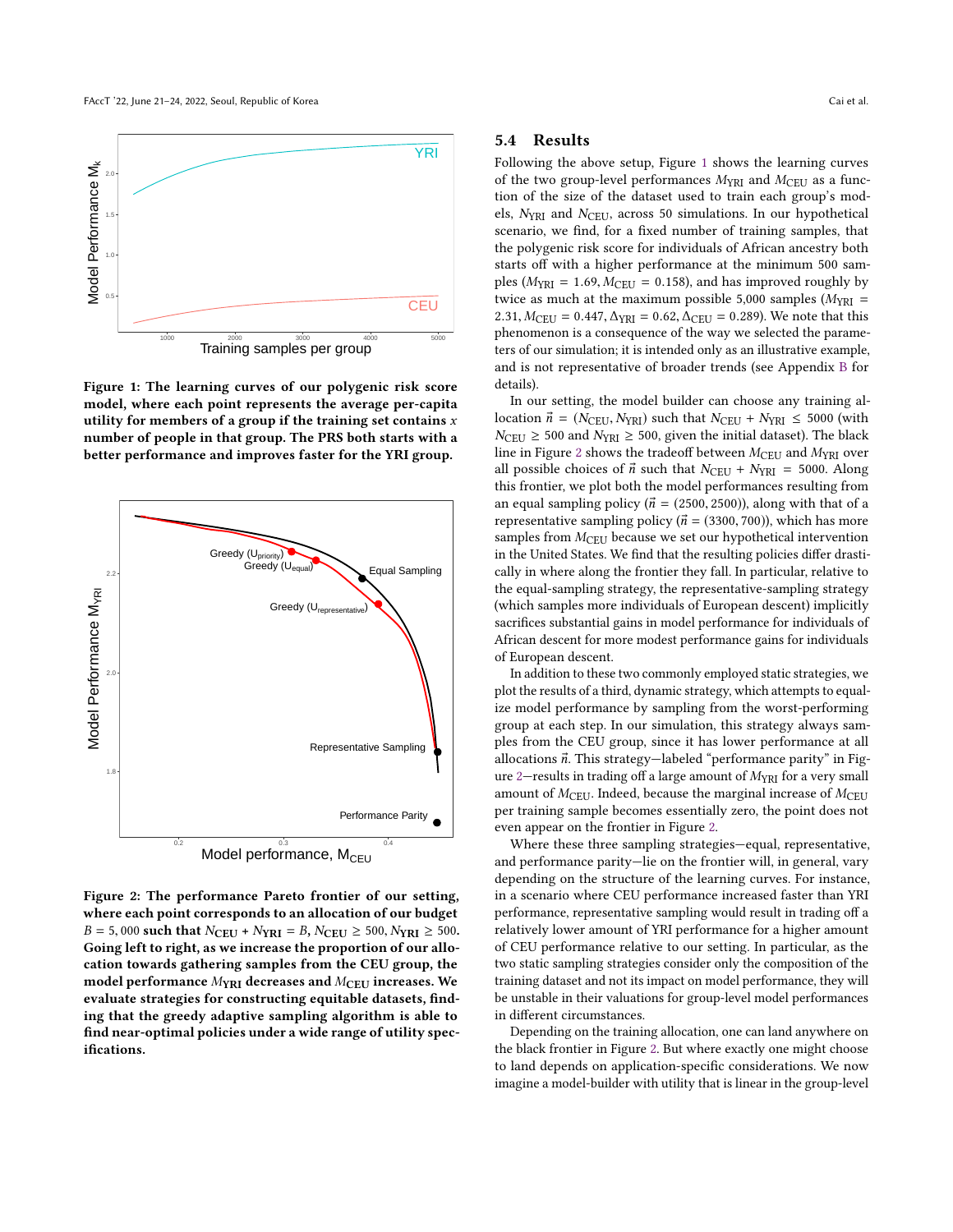model performances:

### $U(M_{\text{CEU}}, M_{\text{YRI}}) = a_{\text{CEU}} M_{\text{CEU}} + a_{\text{YRI}} M_{\text{YRI}}$

where the weights  $\vec{a} = (a_{\text{CEU}}, a_{\text{YRI}})$  are non-negative and determine where on the frontier the optimal policy falls. For various settings of the weights, we run our greedy sampling algorithm, initialized at the allocation  $\vec{n}$  = (500, 500). The red line in Figure [2](#page-7-1) shows the resulting model performances while we vary  $\frac{1}{1000} \leq \frac{a_{\text{CEU}}}{a_{\text{VPI}}} \leq 1000$ . Esulting model performances while we vary  $_{1000}^{1000} \div a_{\text{gamma}}^{2}$  1000.<br>We find that our approach is able to identify near-optimal policies over a wide range of specifications for utility, with a small amount of loss due to noise in our estimation of the marginal improvement (Algorithm [2\)](#page-6-2).

Finally, we consider the question of how a model-builder might decide to set  $\vec{a}$  in their specification of utility. If we take the point of view that the benefit  $b$  and cost  $c$  of the intervention are in units of lives saved, setting  $\vec{a} = (p_{\text{CEU}}, p_{\text{YRI}})$  to be proportional to the size of the group in the overall population optimizes the total number of lives saved. The resulting policy given by these weights is labeled "Greedy  $(U_{\text{representative}})$ " in Figure [2.](#page-7-1) We note that this sampling strategy is distinct from representative sampling, which sets the composition of the training dataset to be proportional to the size of the group, instead of the valuations on model performance. In particular, when optimizing for  $U_{\text{representative}}$ , the greedy strategy recognizes that although the YRI group is smaller, it has higher marginal gains in performance, and thus samples more heavily from that group than does the representative-sampling strategy. In this case, the greedy strategy optimizing for  $U_{\text{representative}}$  has both higher group-level performance for the YRI group as well as higher overall performance than representative sampling.

Another natural choice might be to set  $\vec{a} = (1, 1)$ , so that model performance is valued equally among the two groups. This strategy, labeled "Greedy  $(U_{\text{equal}})$ " in Figure [2,](#page-7-1) results in drawing more samples from the YRI group compared to the greedy strategy with representative weights, since the size of the groups is ignored and the YRI group, which has a higher marginal improvement per training sample, is prioritized. We note that this notion of equal value for group-level model performance is different than both model parity (the closest strategy to parity results in sampling only from CEU), and equal sampling, which enforces equality in the training set composition instead of the model performance valuations.

Finally, a model-builder might take the point of view that PRSs have traditionally excluded those of African descent [\[24\]](#page-9-34), and put model performance for that group at a premium by setting  $\vec{a}$  = (1, 1.50). The resulting model performances from running the greedy algorithm with these preferences is labeled "Greedy  $(U<sub>priority</sub>)$ ", and is very close to the resulting performances for the last specification  $\vec{a} = (1, 1)$ , reflecting that moving further toward the upper left of the plot requires a large trade-off in  $M<sub>CEU</sub>$  to achieve a small gain of  $M<sub>YRI</sub>$ . This pattern is a function of this particular learning curve, and, in a different setting, the priority might result in a much different allocation than the greedy sampling strategy with equal weights.

# 6 DISCUSSION

Statistical models across a wide variety of domains have been shown to exhibit disparities in model performance, in part due to lack of representation in the datasets they are trained on. To mitigate this

problem, we present a framework for a model-builder to specify a preference over resulting group-level model performances, and then formalize the task of constructing a dataset as a constrained optimization problem. We present an adaptive sampling algorithm for constructing datasets which takes into account both the structure of how data from one group affects model performance in the others in addition to the cost of acquiring data. We showed both empirically and analytically that taking these two factors into account allows our adaptive algorithm to identify near-optimal solutions, and can avoid some of the unintended consequences that can arise with static sampling methods such as equal or representative sampling. Finally, we demonstrated how our framework allows for the model-builder to efficiently intervene when circumstances dictate that model performance should be prioritized for a given group: for example, due to traditional models underserving a group, or model performance better translating to impact in that group.

Our findings can inform practitioners as well as policymakers seeking clarity on what would constitute sufficiently representative and inclusive datasets. In particular, our findings demonstrating drawbacks of static sampling methods suggest that future guidelines or requirements around dataset representativity [\[2\]](#page-9-19) should take care not to codify sampling approaches that are insufficiently flexible in considering all the factors surrounding the construction of a dataset, including the effects of sampling strategies on actual model performance.

We conclude by noting some important limitations of our analysis. First, although our greedy algorithm appears to work well for one natural family of learning curves  $M_k$ , it may not be an effective<br>approach in every instance. There are many types of data and many approach in every instance. There are many types of data and many methods of training models using such data, which can result in a variety of different structures for the learning curves. For instance, a deep learning approach to training PRSs might use all available data for a single model instead of training separate models such as in our example [\[5\]](#page-9-39). A promising direction for future work is to consider how our framework might be applied to a variety of different approaches to building models in different domains. Second, our greedy algorithm requires the model-builder to estimate the marginal improvements in  $M_k$  at each step, which can be statistically and computationally challenging, especially when there are limited data for certain groups or when training models requires significant computing resources. Third, in this work we considered a particular specification of utility, but others may be appropriate depending on the setting. For instance, if data are collected with the purpose of being used in the future in addition to training a model, the utility function might also encode the value of the data for training future models. Fourth, we considered a regime where the modelbuilder samples data randomly from a group at fixed cost: in reality, the model-builder may be able to choose individual data points to sample based on their features and variable costs, necessitating an approach incorporating active learning [\[4,](#page-9-23) [47,](#page-10-19) [48,](#page-10-20) [60\]](#page-10-10). Finally, this method may not be applicable in circumstances where a training dataset cannot be responsibly expanded, such as data regarding individuals' interaction with police or the criminal legal system, or where privacy interests are determined to outweigh model performance or fairness goals; in such cases, approaches leveraging synthetic data or experimenting with alternative modelling options may be more appropriate to address fairness concerns.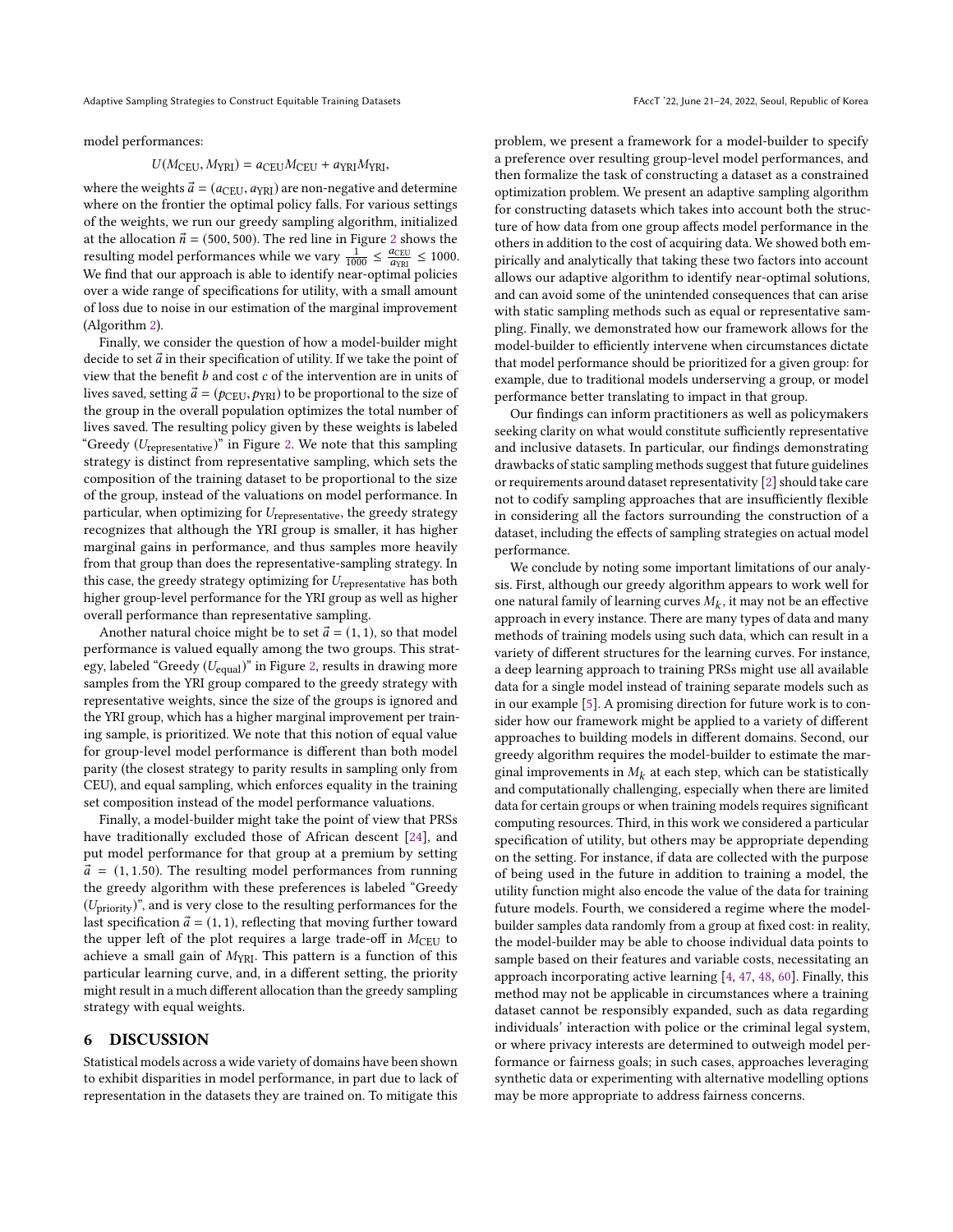We see our work as part of a broadening of how machine learning practitioners operationalize algorithmic fairness. In addition to approaches tailored to improving the equity of models trained on static datasets, it is important to consider issues that arise at various stages of the training and deployment of statistical models, including constructing equitable training sets [\[28,](#page-9-28) [28,](#page-9-28) [32,](#page-9-29) [32,](#page-9-29) [46,](#page-10-12) [46,](#page-10-12) [55,](#page-10-13) [55\]](#page-10-13), interventions to bolster model performance for traditionally underserved groups, such as screening [\[6,](#page-9-40) [14,](#page-9-41) [53\]](#page-10-21), and designing more equitable interventions given a set of risk scores [\[18\]](#page-9-24). We hope our work will help support these ongoing efforts.

### ACKNOWLEDGMENTS

We thank Taylor Cavazos and John Witte for helpful conversations regarding polygenic risk scores, and for developing the original PRS simulation framework that we used in our analysis. We also thank Jovani Gutierrez for assistance with running experiments.

### REFERENCES

- <span id="page-9-25"></span>[1] Jacob Abernethy, Pranjal Awasthi, Matthäus Kleindessner, Jamie Morgenstern, Chris Russell, and Jie Zhang. 2021. Active Sampling for Min-Max Fairness. arXiv[:2006.06879](https://arxiv.org/abs/2006.06879) [stat.ML]
- <span id="page-9-19"></span>[2] Artificial Intelligence Act. 2021. Proposal for a regulation of the European Parliament and the Council laying down harmonised rules on Artificial Intelligence (Artificial Intelligence Act) and amending certain Union legislative acts. EUR-Lex-52021PC0206 (2021).
- <span id="page-9-20"></span>[3] HLEG AI. 2019. High-level Expert Group on Artificial Intelligence.
- <span id="page-9-23"></span>[4] Hadis Anahideh, Abolfazl Asudeh, and Saravanan Thirumuruganathan. 2020. Fair active learning. arXiv preprint arXiv:2001.01796 (2020).
- <span id="page-9-39"></span>[5] Adrien Badré, Li Zhang, Wellington Muchero, Justin C Reynolds, and Chongle Pan. 2021. Deep neural network improves the estimation of polygenic risk scores for breast cancer. Journal of Human Genetics 66, 4 (2021), 359–369.
- <span id="page-9-40"></span>[6] Michiel A Bakker, Alejandro Noriega-Campero, Duy Patrick Tu, Prasanna Sattigeri, Kush R Varshney, and AS Pentland. 2019. On fairness in budget-constrained decision making. In KDD Workshop of Explainable Artificial Intelligence.
- <span id="page-9-26"></span>[7] Yahav Bechavod, Katrina Ligett, Aaron Roth, Bo Waggoner, and Steven Z Wu. 2019. Equal opportunity in online classification with partial feedback. Advances in Neural Information Processing Systems 32 (2019).
- <span id="page-9-30"></span>[8] EM Bender and Batya Friedman. 2018. Data Statements for Natural Language Processing: Toward Mitigating System Bias and Enabling Better Science. Transactions of the Association for Computational Linguistics 6 (2018), 587–604.
- <span id="page-9-11"></span>[9] Richard Berk, Hoda Heidari, Shahin Jabbari, Matthew Joseph, Michael Kearns, Jamie Morgenstern, Seth Neel, and Aaron Roth. 2017. A convex framework for fair regression. arXiv preprint arXiv:1706.02409 (2017).
- <span id="page-9-2"></span>[10] Su Lin Blodgett, Lisa Green, and Brendan O'Connor. 2016. Demographic Dialectal Variation in Social Media: A Case Study of African-American English. In Proceedings of the 2016 Conference on Empirical Methods in Natural Language Processing. 1119–1130.
- <span id="page-9-22"></span>[11] Frédéric Branchaud-Charron, Parmida Atighehchian, Pau Rodríguez, Grace Abuhamad, and Alexandre Lacoste. 2021. Can Active Learning Preemptively Mitigate Fairness Issues? arXiv preprint arXiv:2104.06879 (2021).
- <span id="page-9-3"></span>[12] Joy Buolamwini and Timnit Gebru. 2018. Gender Shades: Intersectional Accuracy Disparities in Commercial Gender Classification. In Conference on Fairness, Accountability and Transparency. PMLR, 77–91.
- <span id="page-9-38"></span>[13] US Census Bureau. 2020. Decennial Census.
- <span id="page-9-41"></span>[14] William Cai, Johann Gaebler, Nikhil Garg, and Sharad Goel. 2020. Fair allocation through selective information acquisition. In Proceedings of the AAAI/ACM Conference on AI, Ethics, and Society. 22-28.
- <span id="page-9-12"></span>[15] Toon Calders and Sicco Verwer. 2010. Three naive bayes approaches for discrimination-free classification. Data Mining and Knowledge Discovery 21, 2 (2010), 277–292.
- <span id="page-9-4"></span>[16] Aylin Caliskan, Joanna J Bryson, and Arvind Narayanan. 2017. Semantics derived automatically from language corpora contain human-like biases. Science 356, 6334 (2017), 183–186.
- <span id="page-9-36"></span>[17] Taylor B Cavazos and John S Witte. 2021. Inclusion of variants discovered from diverse populations improves polygenic risk score transferability. Human Genetics and Genomics Advances 2, 1 (2021), 100017.
- <span id="page-9-24"></span>[18] Alex Chohlas-Wood, Madison Coots, Emma Brunskill, and Sharad Goel. 2021. Learning to be Fair: A Consequentialist Approach to Equitable Decision-Making. arXiv preprint arXiv:2109.08792 (2021).
- <span id="page-9-5"></span>[19] Alexandra Chouldechova. 2017. Fair prediction with disparate impact: A study of bias in recidivism prediction instruments. Big data 5, 2 (2017), 153–163.
- <span id="page-9-13"></span>[20] Sam Corbett-Davies and Sharad Goel. 2018. The measure and mismeasure of fairness: A critical review of fair machine learning. arXiv preprint arXiv:1808.00023 (2018).
- <span id="page-9-6"></span>[21] Sam Corbett-Davies, Emma Pierson, Avi Feller, Sharad Goel, and Aziz Huq. 2017. Algorithmic decision making and the cost of fairness. In Proceedings of the 23rd ACM SIGKDD International Conference on Knowledge Discovery and Data Mining. 797–806.
- <span id="page-9-14"></span>[22] Amanda Coston, Alan Mishler, Edward H Kennedy, and Alexandra Chouldechova. 2020. Counterfactual risk assessments, evaluation, and fairness. In Proceedings of the 2020 Conference on Fairness, Accountability, and Transparency. 582–593.
- <span id="page-9-7"></span>[23] Maria De-Arteaga, Alexey Romanov, Hanna Wallach, Jennifer Chayes, Christian Borgs, Alexandra Chouldechova, Sahin Geyik, Krishnaram Kenthapadi, and Adam Tauman Kalai. 2019. Bias in Bios: A Case Study of Semantic Representation Bias in a High-Stakes Setting. In Proceedings of the Conference on Fairness, Accountability, and Transparency. 120–128.
- <span id="page-9-34"></span>[24] Francisco M De La Vega and Carlos D Bustamante. 2018. Polygenic risk scores: a biased prediction? Genome Medicine 10, 1 (2018), 1–3.
- <span id="page-9-15"></span>[25] Cynthia Dwork, Moritz Hardt, Toniann Pitassi, Omer Reingold, and Richard Zemel. 2012. Fairness through awareness. In Proceedings of the 3rd Innovations in Theoretical Computer Science Conference. 214–226.
- <span id="page-9-35"></span>[26] Leonard E Egede. 2006. Race, ethnicity, culture, and disparities in health care. Journal of General Internal Medicine 21, 6 (2006), 667.
- <span id="page-9-16"></span>[27] Benjamin Fish, Jeremy Kun, and Ádám D Lelkes. 2016. A Confidence-Based Approach for Balancing Fairness and Accuracy. In Proceedings of the 2016 SIAM International Conference on Data Mining. SIAM, 144–152.
- <span id="page-9-28"></span>[28] Daniel Galvez, Greg Diamos, Juan Manuel Ciro Torres, Keith Achorn, Anjali Gopi, David Kanter, Max Lam, Mark Mazumder, and Vijay Janapa Reddi. 2021. The People's Speech: A Large-Scale Diverse English Speech Recognition Dataset for Commercial Usage. (2021).
- <span id="page-9-21"></span>[29] Timnit Gebru, Jamie Morgenstern, Briana Vecchione, Jennifer Wortman Vaughan, Hanna Wallach, Hal Daumé Iii, and Kate Crawford. 2021. Datasheets for datasets. Commun. ACM 64, 12 (2021), 86–92.
- <span id="page-9-8"></span>[30] Steven N Goodman, Sharad Goel, and Mark R Cullen. 2018. Machine Learning, Health Disparities, and Causal Reasoning. Annals of Internal Medicine 169, 12 (2018), 883–884.
- <span id="page-9-0"></span>[31] Moritz Hardt, Eric Price, and Nati Srebro. 2016. Equality of Opportunity in Supervised Learning. Advances in Neural Information Processing Systems 29 (2016), 3315–3323.
- <span id="page-9-29"></span>[32] Caner Hazirbas, Joanna Bitton, Brian Dolhansky, Jacqueline Pan, Albert Gordo, and Cristian Canton Ferrer. 2021. Towards Measuring Fairness in AI: the Casual Conversations Dataset. IEEE Transactions on Biometrics, Behavior, and Identity Science (2021).
- <span id="page-9-31"></span>[33] Michael Hind, Sameep Mehta, Aleksandra Mojsilovic, Ravi Nair, Karthikeyan Natesan Ramamurthy, Alexandra Olteanu, and Kush R Varshney. 2018. Increasing Trust in AI Services through Supplier's Declarations of Conformity. arXiv preprint arXiv:1808.07261 18 (2018), 2813–2869.
- <span id="page-9-32"></span>[34] Sarah Holland, Ahmed Hosny, and Sarah Newman. 2020. The Dataset Nutrition Label. Data Protection and Privacy: Data Protection and Democracy (2020) 1 (2020).
- <span id="page-9-1"></span>[35] Jeremy Irvin, Hao Sheng, Neel Ramachandran, Sonja Johnson-Yu, Sharon Zhou, Kyle Story, Rose Rustowicz, Cooper Elsworth, Kemen Austin, and Andrew Y Ng. 2020. Forestnet: Classifying Drivers of Deforestation in Indonesia using Deep Learning on Satellite Imagery. arXiv preprint arXiv:2011.05479 (2020).
- <span id="page-9-17"></span>[36] Faisal Kamiran, Indre Žliobaite, and Toon Calders. 2013. Quantifying explainable discrimination and removing illegal discrimination in automated decision making. Knowledge and Information Systems 35, 3 (2013), 613–644.
- <span id="page-9-18"></span>[37] Toshihiro Kamishima, Shotaro Akaho, Hideki Asoh, and Jun Sakuma. 2012. Fairness-aware classifier with prejudice remover regularizer. In Joint European Conference on Machine Learning and Knowledge Discovery in Databases. Springer,  $35 - 50$
- <span id="page-9-37"></span>[38] Jerome Kelleher, Alison M Etheridge, and Gilean McVean. 2016. Efficient Coalescent Simulation and Genealogical Analysis for Large Sample Sizes. PLOS Computational Biology 12, 5 (2016), e1004842.
- <span id="page-9-33"></span>[39] Amit V Khera, Mark Chaffin, Krishna G Aragam, Mary E Haas, Carolina Roselli, Seung Hoan Choi, Pradeep Natarajan, Eric S Lander, Steven A Lubitz, Patrick T Ellinor, et al. 2018. Genome-wide polygenic scores for common diseases identify individuals with risk equivalent to monogenic mutations. Nature Genetics 50, 9 (2018), 1219–1224.
- <span id="page-9-27"></span>[40] Niki Kilbertus, Manuel Gomez Rodriguez, Bernhard Schölkopf, Krikamol Muandet, and Isabel Valera. 2020. Fair decisions despite imperfect predictions. In International Conference on Artificial Intelligence and Statistics. PMLR, 277–287.
- <span id="page-9-9"></span>[41] Jon Kleinberg, Sendhil Mullainathan, and Manish Raghavan. 2017. Inherent Trade-Offs in the Fair Determination of Risk Scores. In 8th Innovations in Theoretical Computer Science Conference (ITCS 2017). 43:1–43:23. [https://doi.org/10.4230/](https://doi.org/10.4230/LIPIcs.ITCS.2017.43) [LIPIcs.ITCS.2017.43](https://doi.org/10.4230/LIPIcs.ITCS.2017.43)
- <span id="page-9-10"></span>[42] Allison Koenecke, Andrew Nam, Emily Lake, Joe Nudell, Minnie Quartey, Zion Mengesha, Connor Toups, John R Rickford, Dan Jurafsky, and Sharad Goel. 2020. Racial disparities in automated speech recognition. Proceedings of the National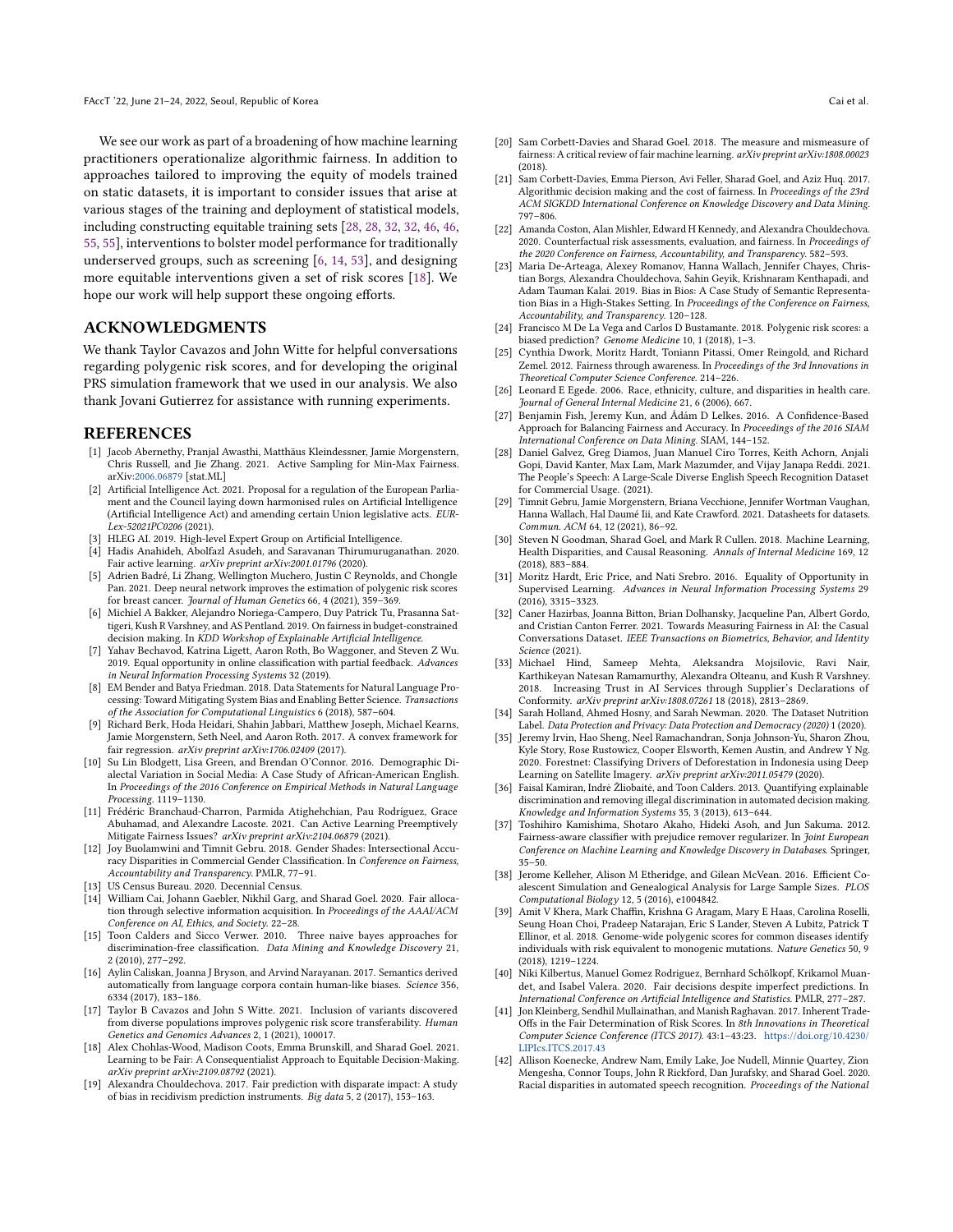Adaptive Sampling Strategies to Construct Equitable Training Datasets FACCT '22, June 21-24, 2022, Seoul, Republic of Korea

Academy of Sciences 117, 14 (2020), 7684–7689.

- <span id="page-10-3"></span>[43] Matt Kusner, Joshua Loftus, Chris Russell, and Ricardo Silva. 2017. Counterfactual Fairness. In Proceedings of the 31st International Conference on Neural Information Processing Systems.
- <span id="page-10-0"></span>[44] Raian V Maretto, Leila MG Fonseca, Nathan Jacobs, Thales S Körting, Hugo N Bendini, and Leandro L Parente. 2020. Spatio-Temporal Deep Learning Approach to Map Deforestation in Amazon Rainforest. IEEE Geoscience and Remote Sensing Letters 18, 5 (2020), 771–775.
- <span id="page-10-16"></span>[45] Alicia R Martin, Christopher R Gignoux, Raymond K Walters, Genevieve L Wojcik, Benjamin M Neale, Simon Gravel, Mark J Daly, Carlos D Bustamante, and Eimear E Kenny. 2017. Human Demographic History Impacts Genetic Risk Prediction across Diverse Populations. The American Journal of Human Genetics 100, 4 (2017), 635–649.
- <span id="page-10-12"></span>[46] Tara C Matise, Jose Luis Ambite, Steven Buyske, Christopher S Carlson, Shelley A Cole, Dana C Crawford, Christopher A Haiman, Gerardo Heiss, Charles Kooperberg, Loic Le Marchand, et al. 2011. The Next PAGE in Understanding Complex Traits: Design for the Analysis of Population Architecture Using Genetics and Epidemiology (PAGE) Study. American Journal of Epidemiology 174, 7 (2011), 849–859.
- <span id="page-10-19"></span>[47] Prem Melville, Maytal Saar-Tsechansky, Foster Provost, and Raymond Mooney. 2004. Active feature-value acquisition for classifier induction. In Fourth IEEE International Conference on Data Mining (ICDM'04). IEEE, 483–486.
- <span id="page-10-20"></span>[48] Prem Melville, Maytal Saar-Tsechansky, Foster Provost, and Raymond Mooney. 2005. An expected utility approach to active feature-value acquisition. In Fifth IEEE International Conference on Data Mining (ICDM'05). IEEE, 4–pp.
- <span id="page-10-15"></span>[49] Melinda C Mills and Charles Rahal. 2019. A scientometric review of genome-wide association studies. Communications biology 2, 1 (2019), 1–11.
- <span id="page-10-4"></span>[50] Alan Mishler, Edward H Kennedy, and Alexandra Chouldechova. 2021. Fairness in Risk Assessment Instruments: Post-Processing to Achieve Counterfactual Equalized Odds. In Proceedings of the 2021 ACM Conference on Fairness, Accountability, and Transparency. 386–400.
- <span id="page-10-8"></span>[51] Margaret Mitchell, Simone Wu, Andrew Zaldivar, Parker Barnes, Lucy Vasserman, Ben Hutchinson, Elena Spitzer, Inioluwa Deborah Raji, and Timnit Gebru. 2019. Model cards for model reporting. In Proceedings of the Conference on Fairness, Accountability, and Transparency. 220–229.
- <span id="page-10-11"></span>[52] Hamed Nilforoshan, Johann Gaebler, Ravi Shroff, and Sharad Goel. 2022. Causal Conceptions of Fairness and their Consequences. Preprint.
- <span id="page-10-21"></span>[53] Alejandro Noriega-Campero, Michiel A Bakker, Bernardo Garcia-Bulle, and Alex'Sandy' Pentland. 2019. Active fairness in algorithmic decision making. In Proceedings of the 2019 AAAI/ACM Conference on AI, Ethics, and Society. 77–83.
- <span id="page-10-1"></span>[54] Ziad Obermeyer, Brian Powers, Christine Vogeli, and Sendhil Mullainathan. 2019. Dissecting racial bias in an algorithm used to manage the health of populations. Science 366, 6464 (2019), 447–453.
- <span id="page-10-13"></span>[55] AJ Piergiovanni and Michael S. Ryoo. 2020. AViD Dataset: Anonymized Videos from Diverse Countries. In Advances in Neural Information Processing Systems (NeurIPS).
- <span id="page-10-17"></span>[56] Alice B Popejoy and Stephanie M Fullerton. 2016. Genomics is failing on diversity. Nature News 538, 7624 (2016), 161.
- <span id="page-10-9"></span>[57] Inioluwa Deborah Raji and Joy Buolamwini. 2019. Actionable Auditing: Investigating the Impact of Publicly Naming Biased Performance Results of Commercial AI Products. In Proceedings of the 2019 AAAI/ACM Conference on AI, Ethics, and Society. 429–435.
- <span id="page-10-5"></span>[58] Goce Ristanoski, Wei Liu, and James Bailey. 2013. Discrimination aware classification for imbalanced datasets. In Proceedings of the 22nd ACM international conference on Information & Knowledge Management. 1529–1532.
- <span id="page-10-2"></span>[59] Maarten Sap, Dallas Card, Saadia Gabriel, Yejin Choi, and Noah A Smith. 2019. The Risk of Racial Bias in Hate Speech Detection. In Proceedings of the 57th Annual Meeting of the Association for Computational Linguistics. 1668–1678.
- <span id="page-10-10"></span>[60] Amr Sharaf and Hal Daumé III. 2020. Promoting fairness in learned models by learning to active learn under parity constraints. In Workshop on Real World Experiment Design and Active Learning. International Conference on Machine Learning.
- <span id="page-10-14"></span>[61] Giorgio Sirugo, Scott M Williams, and Sarah A Tishkoff. 2019. The Missing Diversity in Human Genetic Studies. Cell 177, 1 (2019), 26–31.
- <span id="page-10-6"></span>[62] Sahil Verma and Julia Rubin. 2018. Fairness definitions explained. In 2018 IEEE/ACM International Workshop on Software Fairness (FairWare). IEEE, 1–7.
- [63] Muhammad Bilal Zafar, Isabel Valera, Manuel Gomez Rodriguez, and Krishna P. Gummadi. 2017. Fairness Beyond Disparate Treatment & Disparate Impact: Learning Classification without Disparate Mistreatment. In Proceedings of the 26th International Conference on World Wide Web. International World Wide Web Conferences Steering Committee, 1171–1180.
- <span id="page-10-7"></span>[64] Muhammad Bilal Zafar, Isabel Valera, Manuel Gomez Rodriguez, Krishna P Gummadi, and Adrian Weller. 2017. From Parity to Preference-based Notions of Fairness in Classification. In Advances in Neural Information Processing Systems.

# A GENETICS GLOSSARY

Causal Variant In the context of Genome-Wide Association Studies (GWAS), causal variants are genetic variants that have a biological effect on polygenic diseases (e.g. coronary heart disease, cancer, diabetes), which are diseases caused by the combined effects of multiple genes.

Genome An individual organism's complete set of genetic instructions; DNA.

Genome-Wide Association Studies (GWAS) Studies performed for use in genetics research to identify genetic variants present at a higher frequency in individuals with a specific trait (e.g., a disease) in a population.

Genotype A subset of genes in an individual organism, which can contribute to a phenotype.

Minor Allele Frequency (MAF) The proportion of time the allele that appears less frequently in a given population occurs.

Phenotype Observable traits such as height, eye color, and presence of a disease in an individual.

# <span id="page-10-18"></span>B PRS DETAILED MATERIALS AND METHODS

Following Cavazos and Witte [\[17\]](#page-9-36), we simulate European (CEU) and African (YRI) ancestry genotypes for chromosome 20, simulating genomes of 200,000 people of European descent and 200,000 people of African descent. We then computed the minor allele frequency (MAF) for each population throughout the simulated genotypes and ranked the genotypes by the difference  $MAF<sub>YRI</sub> - MAF<sub>CEU</sub>$ . We chose the top ranked 1,000 variants as our casual variants to simulate a disease where a PRS might have more predictive power in one group, in this case those of African descent.

For each selected causal variant i, we continue following Cava-zos et al. [\[17\]](#page-9-36), drawing an effect size  $\beta_i \sim N(0, \frac{h}{10})$ <br>controls the trait heritability. We then compute  $\frac{h^2}{1000}$ ), where  $h = \frac{1}{2}$ controls the trait heritability. We then compute the total genetic liability for individual *j* as  $X_j \sim \sum_{i=1}^{1000} \beta_i g_i$ , where  $g_i$  is an indicator variable for if the genetic variant appears at location *i* in exter variable for if the genetic variant appears at location *i* in<br>pears at location *i* in person j's DNA sequence. Then, we compute the non-genetic effect as  $\epsilon_j \sim N(0, 1 - h^2)$ . After both X and  $\epsilon$  are standardized  $(G = \frac{X - \mu_X}{\sigma_X})$ ∗ √ ..<br>h  $\overline{2}$ ,  $E = \frac{\epsilon - \mu_{\epsilon}}{\sigma_{\epsilon}}$ <br>ility (G+F) ∗  $\sqrt{1-h^2}$ ) they are added to obtain<br>b individual is then realed by their the total trait liability (G+E). Each individual is then ranked by their total trait liability and the top 5% of individuals in the CEU and YRI populations are given the phenotype (disease),  $Y = 1$ , with the rest having  $Y = 0$ .

To train the polygenic risk scores in the CEU and YRI populations, a GWAS is conducted to select genetic variants for inclusion. Genetic variants were selected via a standard two-step process of p-value thresholding and clumping. For each genotype with a MAF > 1%, we compute an odds ratio and assess statistical significance with a chi-squared test, with all genotypes with  $p < .01$  being selected. We further filtered the genotypes via clumping to remove highly correlated adjacent genotypes, removing genotypes within a 1 MB window that have a Pearson correlation of  $r = .2$ . For each individual, their empirical PRS was given by  $\sum_{i=1}^{V} \log(OR_i)g_i$ , where *V* is the number of remaining variants of ter the clumping each individual, their empirical PRS was given by  $\sum_{i=1}^{n} \log(Nk)g_i$ <br>where *V* is the number of remaining variants after the clumping<br>+ thresholding process *OP*, is the odds ratio for the *i*th selected + thresholding process,  $OR_i$  is the odds ratio for the *i*th selected variant and  $a_i$  is an indicator variable for whether the variant is variant, and  $g_i$  is an indicator variable for whether the variant is